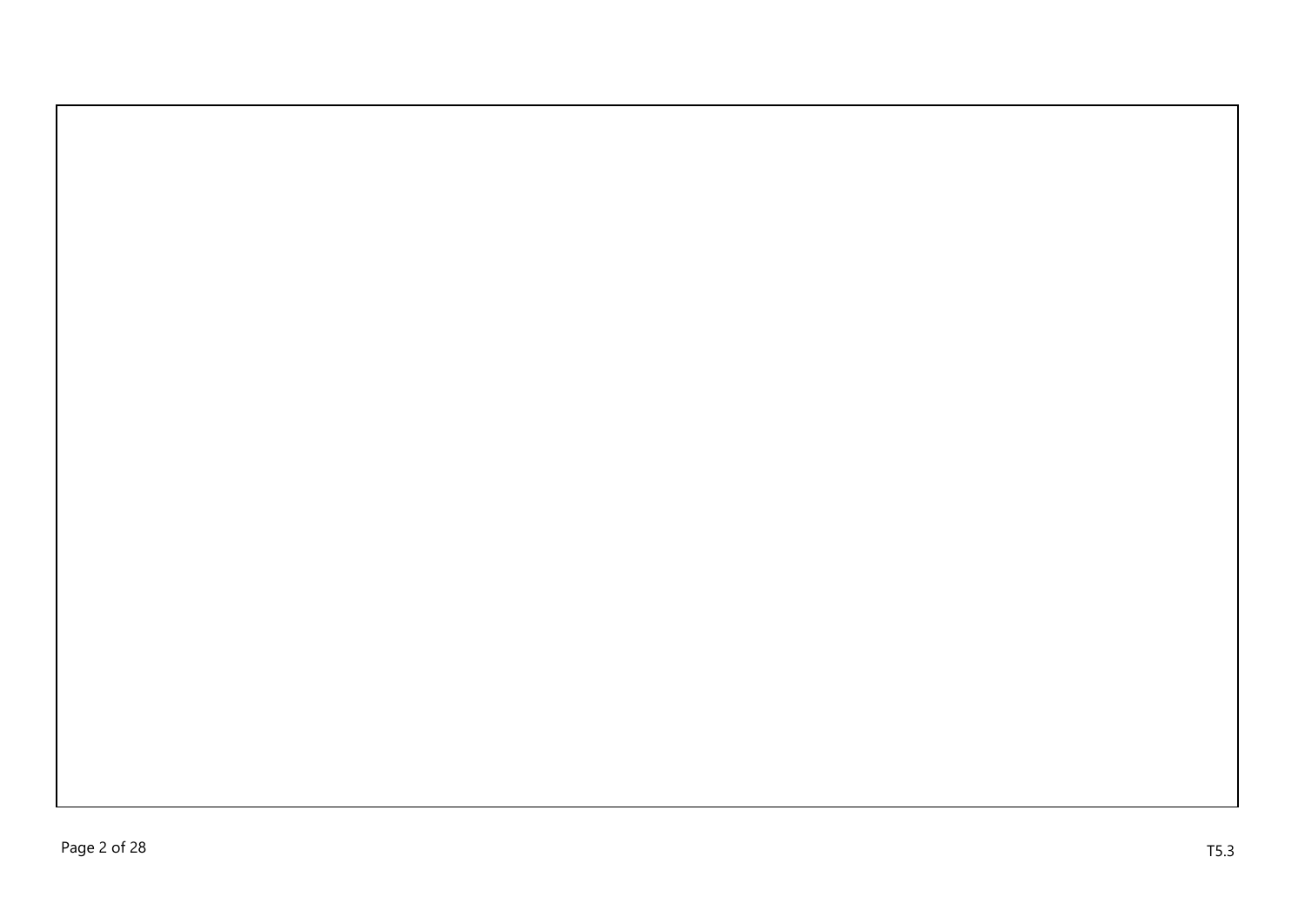| #              | Island | House Name     | Name                   | Sex | National ID | ، ه ، مر ه<br>د <u>،</u> بر ه  | ىئرىتر                                             |
|----------------|--------|----------------|------------------------|-----|-------------|--------------------------------|----------------------------------------------------|
| Male'          |        |                |                        |     |             |                                |                                                    |
| 1              | Male'  | H. Adhunge     | Fathmath Filza         | F   | A023304     | ر . مروه ه<br>ر . مرتوس        | قَهْ وَحَقَّ وَحْقَّ                               |
| 2              | Male'  | H. Adhunge     | Mohamed Fayaz          | M   | A023305     | ر . مرتوره ،                   | ورەر دەر                                           |
| $ 3\rangle$    | Male'  | H. Adhunge     | Ali Fazeen             | M   | A023306     | ر بروه د<br>ر برتوسری          | ړې زېږ                                             |
| $\overline{4}$ | Male'  | H. Adhunge     | Aminath Niuma          | F   | A027393     | ر . مروره و<br>ر . مرفوس       | ה ביתה יינה                                        |
| $\overline{5}$ | Male'  | H. Adhunge     | Aishath Nathasha       | F   | A031992     | ر دوه ،<br>ر په ترس            | أقرم شكوه المتعجمة                                 |
| $\overline{6}$ | Male'  | H. Adhunge     | Mohamed Nishath        | M   | A031993     | ر . مرتوره ،                   | ورەرو سرشور<br><i>وبەم</i> وتر سرشو <sub>ن</sub> و |
| $\vert$ 7      | Male'  | H. Adhunge     | Mohamed Waseem         | M   | A040444     | ر وه ه ه<br>ر . مرفرسری        | ورەر دىر                                           |
| 8              | Male'  | H. Adhunge     | Ibrahim Shameem        | M   | A042787     | ر . مروره و<br>ر . مرفوس       | رەترىرو شرەر                                       |
| 9              | Male'  | H. Adhunge     | Hussain Shaheem        | M   | A044411     | ر . مروه ه<br>ر . مرفرسری      | جەستەر شەھ ئىشرىي                                  |
| 10             | Male'  | H. Adhunge     | Hassan Haleem          | M   | A055404     | ر . مروره و<br>ر . مرفوس       | ىز سەھ ئەبەر                                       |
| 11             | Male'  | H. Adhunge     | Fathimath Naseema      | F   | A064559     | ر دوه ،<br>ر پرترس             | ۇي <sub>م</sub> وڭ ئىرسىدۇ                         |
| 12             | Male'  | H. Adhunge     | Waseema Ali            | F   | A077133     | ر . مروره و<br>ر . مرفوس       | ۇسىۋە كەيپ                                         |
| 13             | Male'  | H. Adhunge     | Mohamed Fazeel Hussain | M   | A122412     | ر دوه ،<br>ر پرترس             | ورەرو كەنبو چەكەر                                  |
| 14             | Male'  | H. Adhunge     | AREEN HASSAN HALEEM    | F   | A151790     | ر . مروه ه<br>ر . مرفرسری      | ړېږ پر ده رکړو                                     |
| 15             | Male'  | H. Adhunge     | Ahmed Evan Waseem      | M   | A302153     | ر دوه ،<br>ر پرترس             | رەر دە بەھەر كەسو                                  |
| 16             | Male'  | H. Adhunge     | Aishath Eynas Waseem   | F   | A302172     | ر . مروه ه<br>ر . مرفرسری      | ۇرىئە پەر ئى                                       |
| 17             | Male'  | H. Adhunge     | Aminath Eezan Waseem   | F   | A341484     | ر . مروه <i>ه</i><br>ر . مرتوس | مزويتم منتزعر وسنو                                 |
| 18             | Male'  | H. Badimirusge | Aishath Nuha           | F   | A167005     | ر که د د پر شو د               | و مرکز دیگر<br>مرکز مرکز                           |
| 19             | Male'  | H. Beehive     | Mohamed Adam           | M   | A011485     | ر ، ھەئەرقە                    | وره رو په ره<br><i>وبرو</i> ونو م <i>ې</i> ترو     |
| 20             | Male'  | H. Beehive     | Ahmed Atheef           | M   | A044591     | ر، ھەنەرقە                     | أرور ويدو                                          |
| 21             | Male'  | H. Beehive     | Ibrahim Hassan         | M   | A065235     | ر، ھەنەرقە                     | رەپزىر بىسكىر                                      |
| 22             | Male'  | H. Beehive     | Aishath Aboobakuru     | F   | A075599     | ر ، ھەنەر ۋ                    | 22/32/22/24                                        |
| 23             | Male'  | H. Beehive     | Ahmed Adhil            | M   | A149464     | ر ، ھەنەرقە                    | برەر ئە ئەرۋ                                       |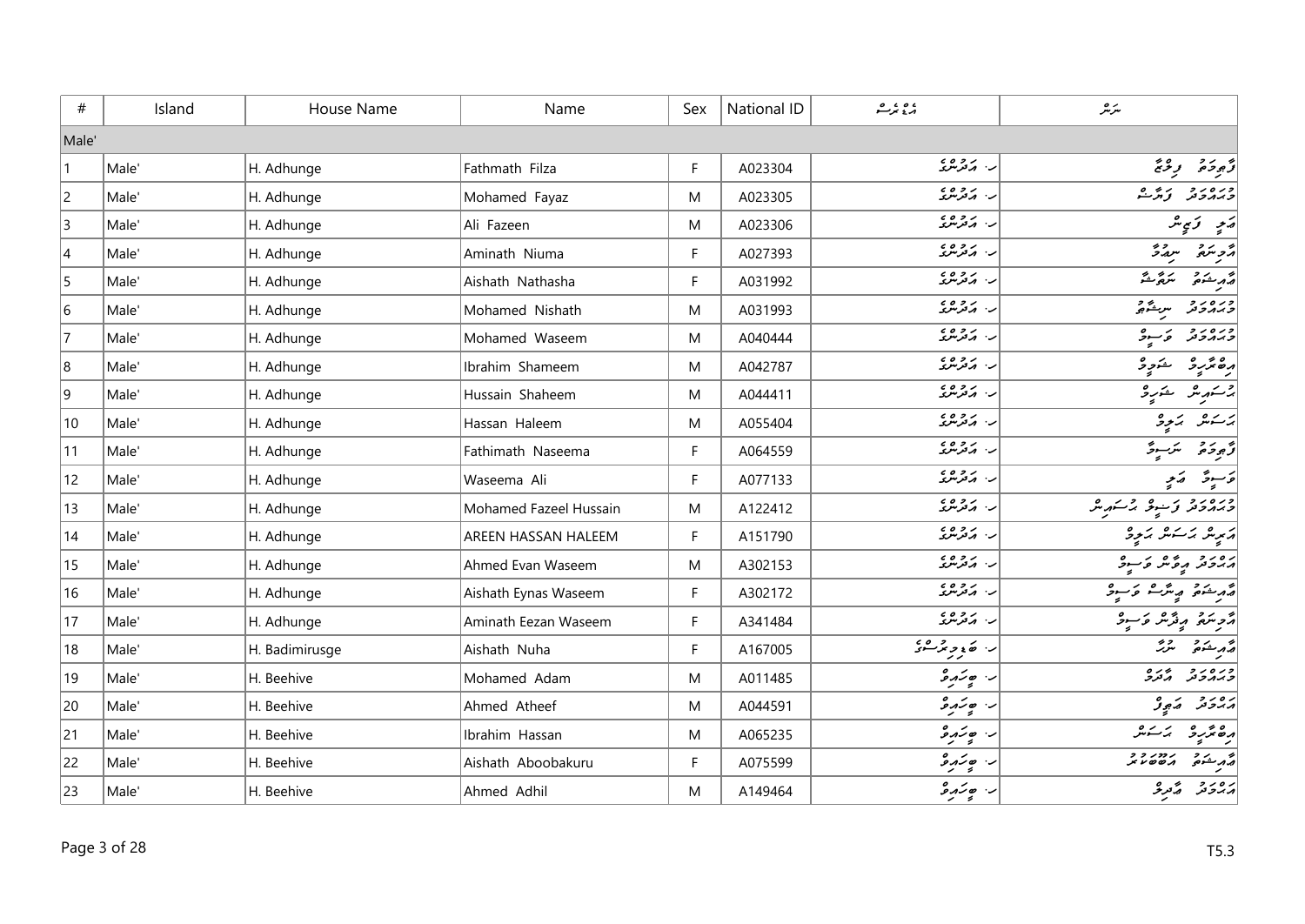| 24 | Male' | H. Beehive             | Imran Mohamed Adam      | M  | A167138 | ر. ھِرُوڤ                        | ם זים - כנסגב - זינם<br>נגב זניינג בגמבית ומינב                      |
|----|-------|------------------------|-------------------------|----|---------|----------------------------------|----------------------------------------------------------------------|
| 25 | Male' | H. Beehive             | Irufan Mohamed Adam     | M  | A167139 | ر. جەنگە ۋ                       | و ده و دره در و دره                                                  |
| 26 | Male' | H. Beehive Uthurubai   | <b>MAUSOOMA</b>         | F  | A090177 |                                  | ر د دو                                                               |
| 27 | Male' | H. Beehive Uthurubai   | Aishath Ibrahim         | F. | A097110 | Jexen en e                       | پھر شدھ<br>ەھ ئۈرۈ                                                   |
| 28 | Male' | H. Black Rose          | Aiman Ibrahim           | M  | A106127 | ر. ھۈرىرى                        | ە ھەمەر 2<br>برەنجەر 2<br>وَمِردَ مَثَر                              |
| 29 | Male' | H. Black Rose          | IBRAHIM AHMED           | M  | A123859 | ر. ھۈرىرى                        | ەر ھەئرىر <sup>ى</sup><br>بر ہ بر د<br>م <i>ر</i> بر <del>د</del> تر |
| 30 | Male' | H. Black Rose          | Nasira Ahmed            | F. | A214753 | ر. ھۈرىرىش                       | شهوش مره د و                                                         |
| 31 | Male' | H. Black Rose          | Anoof Ibrahim           | M  | A388841 | ر. ھۈرىرىشە                      | أردوه وه عربه                                                        |
| 32 | Male' | H. Black Rose 1 Number | Ahmed Mulag Ali         | M  | A067731 | ، ۶٬۰۵۵ _ مرد د                  | رەرد دىۋە كەر                                                        |
| 33 | Male' | H. Black Rose 1 Number | Mohamed Muaz Ali        | M  | A067732 | ، ۶٬۰۰۵ ] پره در                 | وره رو ووو در                                                        |
| 34 | Male' | H. Black Rose 1 Number | Aminath Noora Ali       | F. | A067733 | ه <i>۲۰۰۶ و برور د</i>           | أأدوسكم التركير أيكمح                                                |
| 35 | Male' | H. Black Rose 1 Number | Ali Ahmed               | M  | A067806 | ، وړومی و ایرومړ                 | أقدم المردوس                                                         |
| 36 | Male' | H. Black Rose 1 Number | Sakeena Ibrahim         | F. | A067807 | . ٥٥٥٥٩ و رورو                   | سَرِينَ رِهْنَرِ دِ                                                  |
| 37 | Male' | H. Black Rose 1 Number | Najiya Shareef          | F  | A152363 | ، ۵٫۰۰۵ و پره د                  | شھوش ڪوسرگر                                                          |
| 38 | Male' | H. Black Rose 1 Number | Aishath Rooba Ali       | F  | A317849 | ، ۶٬۰۰۵ و پره در                 | أور شوه الرحم وكامح                                                  |
| 39 | Male' | H. Black Rose 1 Number | Fathmath Suha Ali       | F. | A331796 | ه <i>۲۰۰۵ و له ۱۰۰۶ ور</i> و     | أزوده لتكريمو                                                        |
| 40 | Male' | H. Blue Dream          | Abdul Ghanee Hassan     | M  | A066121 | ر . ۰۵ وه و .<br>ر . حامۍ نامبرد | رەدەرىر برىكىر                                                       |
| 41 | Male' | H. Blue Dream          | Aminath Adam            | F. | A081193 | $0.070$<br>$20.20$               | أأترجع أتروه                                                         |
| 42 | Male' | H. Blue Dream          | Aishath Adam            | F  | A081198 | ر. ۱۳۵۵ و.<br>ر. گامونا مور      | ه دشته و دره                                                         |
| 43 | Male' | H. Blue Dream          | Mohamed Haisham         | M  | A344613 | ر. ۰۶۵۵ وه<br>ر. ۶۶۵ وگ          | ورەرو كەخۇ                                                           |
| 44 | Male' | H. Blue Dream          | Fathimath Siana         | F  | A344614 | ر. ۰۶۵۵ و.<br>ر. ۶۶۵ برو         | أزَّهِ دَهُ مَسَرَّسَهُ                                              |
| 45 | Male' | H. Blue Dream          | Mariyam Hilma           | F. | A344616 | ر. ۱۵۶۶ مرد                      | د ه د ه په د و                                                       |
| 46 | Male' | H. Blue Fahi           | Shamsiyya Abdul Latheef | F  | A022773 | ر، 20 ق پ                        | شوه سهره ره ده ده و                                                  |
| 47 | Male' | H. Blue Fahi           | Mohamed Minaz           | M  | A023059 | ر، 20 ۇر                         | ورور و شي                                                            |
| 48 | Male' | H. Blue Kiyaage        | Fathimath Rameeza Ahmed | F. | A055080 | ה בכנית.<br>ה פיציות.            | توجوجو برجع مرورد                                                    |
| 49 | Male' | H. Blue Kiyaage        | Mohamed Ijaaz           | M  | A132256 | ה כדו כן<br>ה סיבטחב             | בגםגב היביב                                                          |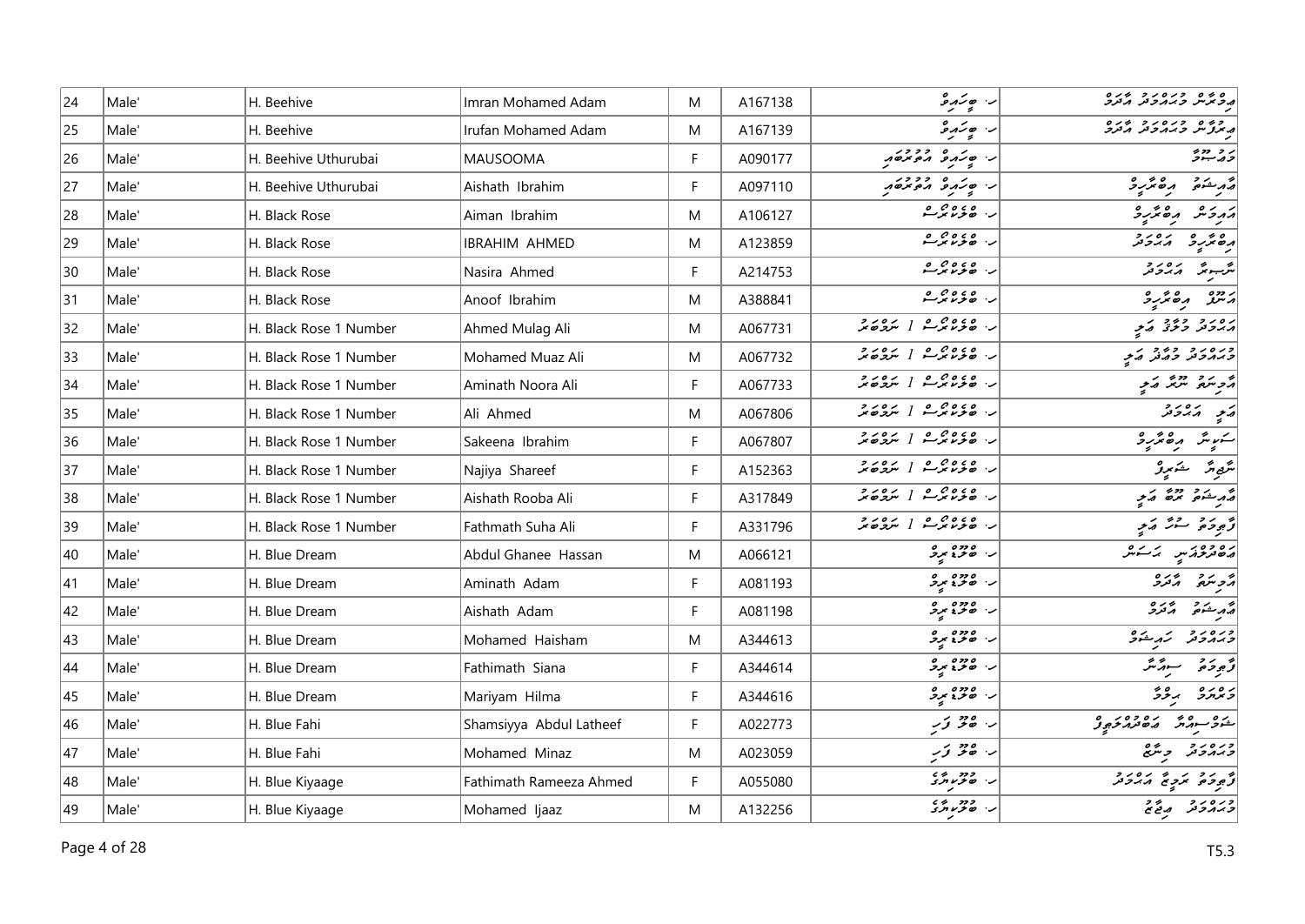| 50 | Male' | H. Blue Kiyaage | Mohamed Ajfan Naseer  | M  | A150339 | ה כבני כב<br>ה פיציות ב                 | ورەرو روۋى ئىبابۇ                           |
|----|-------|-----------------|-----------------------|----|---------|-----------------------------------------|---------------------------------------------|
| 51 | Male' | H. Blue Kiyaage | Aminath Azoofa Naseer | F  | A150343 | ה כדו בה<br>ה- <b>סיב</b> מו <i>ת</i> ב | ל ני ידור ליירות ב                          |
| 52 | Male' | H. Blue Mead    | Ali Nazim             | M  | A043952 | ر، ھوچ<br>ر، ھوچ                        | ړې ش <sub>غو</sub> ه<br>مړ                  |
| 53 | Male' | H. Blue Mead    | Fathimath Zulfa       | F  | A051222 | $\frac{1}{2}$                           | تورزه ده                                    |
| 54 | Male' | H. Blue Mead    | Aishath Shiranee      | F  | A057257 | ر، ھڙجءَ                                | ۇرمۇم سىرگىر                                |
| 55 | Male' | H. Blue Mead    | Ahmed Akram           | M  | A070802 | ر، صور و<br>ر، صور و                    | גם גם גם גם<br>הגבת העיבר                   |
| 56 | Male' | H. Blue Mead    | Aminath Waheeda       | F  | A099155 | ر، صور و<br>ر، صور و                    | أأزحر سكرة وتحريقه                          |
| 57 | Male' | H. Blue Mead    | Fathimath Sama Nazim  | F  | A163201 | ر، ھوچ ہی                               | توجوحو سكرمح متزجره                         |
| 58 | Male' | H. Blue Mead    | Adhham Hassan         | M  | A163202 | ر. ھڙجءَ                                | روره پرسکر                                  |
| 59 | Male' | H. Blue Mead    | Mariyam Suhana        | F  | A163203 | ر، ھوچ ہی                               | رەرە يەشر                                   |
| 60 | Male' | H. Blue Mead    | Aishath Sanan Nazim   | F  | A338107 | ر. ھڙجءَ                                | ۇرىشكى سىكرىكر ئىگىجى ئ                     |
| 61 | Male' | H. Blue Scoop   | Zuhura Abdul Latheef  | F  | A011842 | ە « ە«ە<br>ر. ھۈسىر                     | ووي دە دەرى                                 |
| 62 | Male' | H. Blue Scoop   | Aishath Abdul Latheef | F  | A011844 | ە دو دە دە<br>ر. ھۈسىمبۇ                | و در ده ده ده در و                          |
| 63 | Male' | H. Blue Scoop   | Mohamed Abdul Latheef | M  | A046513 | ە دە دە دە<br>رەھىسىرى                  | ورەر د رەدەر<br><i>دىد</i> مەدىر مەھىرمىزمۇ |
| 64 | Male' | H. Blue Scoop   | Mohamed Yaasyn Shujau | M  | A161456 | ە دە دە دە<br>ر. ھۈسىدى <sub>ل</sub>    | ورەرو ئۆسەش شەقەر                           |
| 65 | Male' | H. Blue Scoop   | Fathimth Sajuwa       | F  | A330815 | ە دە دە دە<br>ر. ھۈسىم بى               | ژ <sub>م</sub> وڅو سنه و                    |
| 66 | Male' | H. Blue Scoop   | Aishath Samaha        | F. | A330817 | ە دە دە دە<br>ر. ھۈسىر                  | وكرمشتم سترجم                               |
| 67 | Male' | H. Blue Scoop   | Mariyam Zaina         | F  | A356567 | ه دو ۱۶۶۵<br>ر. گاموسور                 | و مرده تم مرتگر                             |
| 68 | Male' | H. Blue Scoop   | Yoosuf Zain           | M  | A356577 | ە « » » »<br>ر ۰ ھۈسىر                  | أترجيح تجديثه                               |
| 69 | Male' | H. Citrus       | Ali Arif              | M  | A045044 | ار. سوء پر قر                           | ړنې په تړنو                                 |
| 70 | Male' | H. Citrus       | Aminath Arifa         | F  | A053048 | $\frac{1}{2}$                           | أأدبتكم الأمراثي                            |
| 71 | Male' | H. Citrus       | Ahmed Naseem          | M  | A058980 | ر. سوءٍ پَرَتْ                          | أرەر بر سربو                                |
| 72 | Male' | H. Citrus       | Mohamed Nahiz         | M  | A063625 | ر. سوء برگ                              | ورەرو شرح                                   |
| 73 | Male' | H. Citrus       | Zeeniya Ahmed         | F  | A063964 | ر. سوءٍ پُرَ شَہ                        | ەر دىر<br>ىي <sub>چ</sub> ىرىدىگە           |
| 74 | Male' | H. Citrus       | Afeefa Moosa          | F. | A063965 | ر، سوءٍ پَرَتْ                          | ەربۇ<br>دين مشر                             |
| 75 | Male' | H. Citrus       | Fathimath Nadha       | F  | A302163 | ار. سوھ پر م                            | وٌجوحَعَ سَرَمَّرُ                          |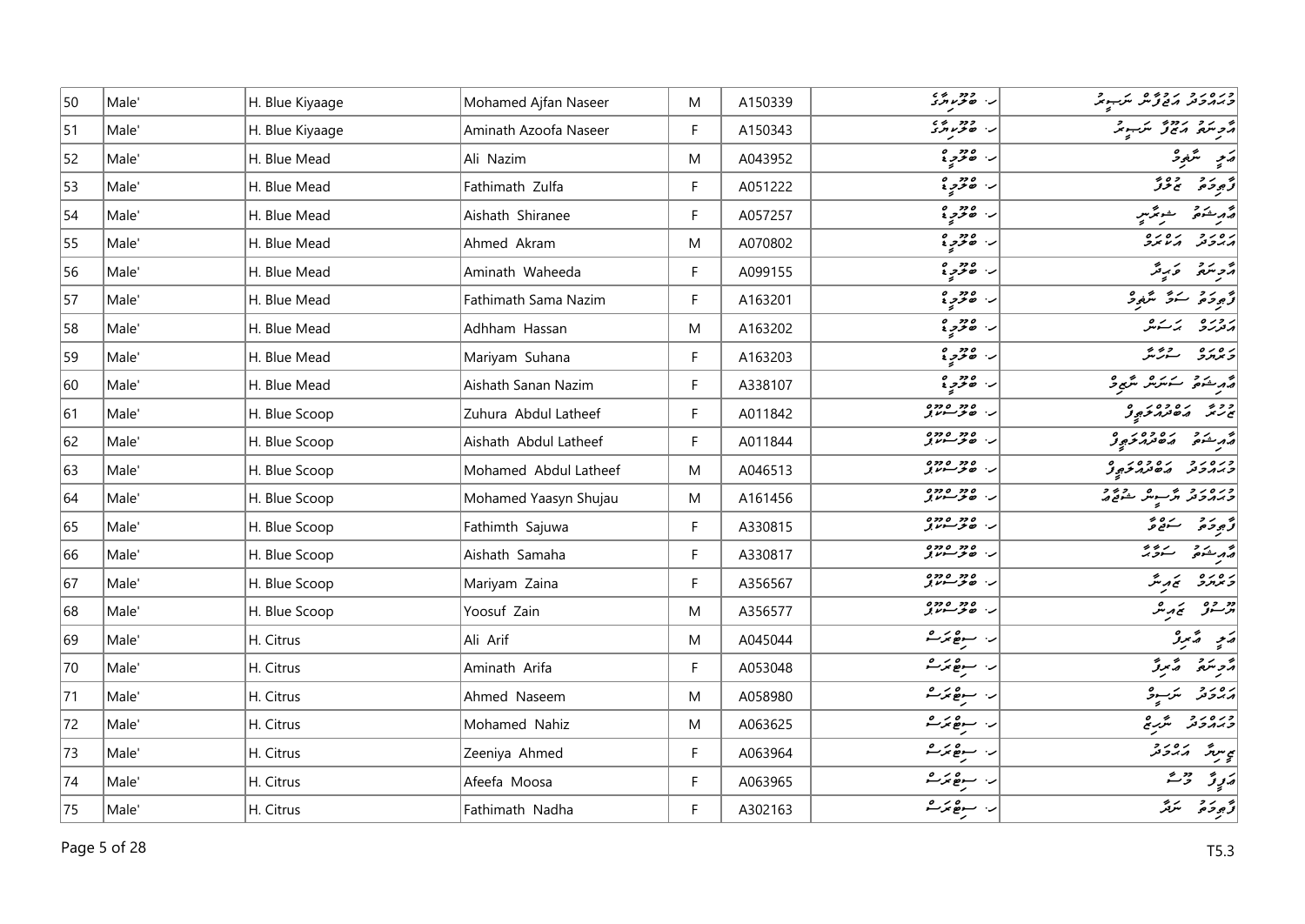| 76  | Male' | H. Dawn House | Aminath Nashida         | F  | A022728 | ر، عور مرد م                   | أأرمح يتكوم المتكل والمحر                     |
|-----|-------|---------------|-------------------------|----|---------|--------------------------------|-----------------------------------------------|
|     |       |               |                         |    |         | ر. ؟ مركز كر م                 | ەر بۇ شەھر                                    |
| 77  | Male' | H. Dawn House | Ahmed Ihsan             | M  | A034838 |                                | بره بر د<br>مرگر فر                           |
| 78  | Male' | H. Dawn House | Naseema Ali             | F  | A041084 | ر، ۽ مريز ۾ ه                  | لترسوقه<br>رځمنې                              |
| 79  | Male' | H. Dawn House | Shafia Hameed           | F. | A056918 | ر. ؟ مركز دعم                  | شَرُو پُر<br>برَحٍ قر                         |
| 80  | Male' | H. Dawn House | Ali Ikram               | M  | A101154 | ر، ممبر پر ژو                  | ړې رمړيو                                      |
| 81  | Male' | H. Dawn House | Mohamed Hameed          | M  | A101781 | ر، ع مربر د ه<br>ر، ع مربر د گ | ورەرو كەچ                                     |
| 82  | Male' | H. Dawn House | Aishath Nasiya          | F  | A149665 | ر، ع عربه ده ه                 | ۇرمىشى ئىر ئىشىدۇ                             |
| 83  | Male' | H. Dawn House | Aishath Laisa Mujuthaba | F  | A165371 | ر. ؟ مركز كر م                 | أثار شده تزر شده ودره                         |
| 84  | Male' | H. Dawn House | Mohamed Rihan Ahmed     | M  | A393090 | ر. ۽ مرير ۾ گ                  | وره روسره ره رو                               |
| 85  | Male' | H. Dhaali     | Aminath Waheeda         | F  | A009222 | ر کمبر تو                      | أزويتم قاريته                                 |
| 86  | Male' | H. Dhaali     | Mohamed Afsah           | M  | A126556 | ترًو<br>ر.                     | בגם בב גלביל                                  |
| 87  | Male' | H. Dhaali     | Ahmed Ameeg Hussain     | M  | A149067 | ر<br>پر وگرمو                  | رەرد كەچ ئەسەر                                |
| 88  | Male' | H. Dhaali     | Fathmath Shiuna         | F  | A163103 | ر کمپو                         | توجوختم سورمتر                                |
| 89  | Male' | H. Dhaali     | Ibrahim Atheeg          | M  | A166967 | ر. ترٌمِ                       | مەھەرىرى مەر                                  |
| 90  | Male' | H. Dhilleege  | Ibrahim Khaleel         | M  | A054111 | ر. مرو <sub>حی</sub> و<br>م    | رەتزىر ئىچى                                   |
| 91  | Male' | H. Dhilleege  | Adam Khaleel            | M  | A054343 | ر . مروکم پر کا                | أزيره زريد                                    |
| 92  | Male' | H. Dhilleege  | Aminath Shama Ibrahim   | F  | A078615 | ر . مروکم پر کا                |                                               |
| 93  | Male' | H. Dhilleege  | Rahma Abdul Rahman      | F. | A102332 |                                | ر ه و ه ر ه د ه<br>پره تر پر پر تر س<br>برەپچ |
| 94  | Male' | H. Dhilleege  | Ali Yafiu               | M  | A121991 | ر . مروکو دی                   | ړې پروړ                                       |
| 95  | Male' | H. Dhilleege  | Razan Shareef           | F  | A149435 | ر . مرور مح<br>مستقر           | برە ھ <sub>ى</sub> ھەمرى                      |
| 96  | Male' | H. Dhilleege  | Nabeel Mohamed          | M  | A160902 | ر. مرو <sub>حی</sub> و<br>م    | و ره ر و<br>تر پر ژ تر<br>سكەنتى              |
| 97  | Male' | H. Dhilleege  | Zahy Shareef            | M  | A166352 | ر . مروکو ی                    | چ <sub>س</sub> ے مذہر و<br>م                  |
| 98  | Male' | H. Dhilleege  | Shahee Shareef          | M  | A337076 | ر . مروکم پر کا                | لمشر المشهر و<br>المشر                        |
| 99  | Male' | H. Dhoshunge  | Ahmed Shahid            | M  | A062970 | ر. بود ه د<br>ر. ترىرىنزى      | رەرد شەرىر                                    |
| 100 | Male' | H. Dhoshunge  | Aishath Saba Shahid     | F. | A350636 | ر. مووه د<br>ر. تونونتون       | د در دره سره شرد                              |
| 101 | Male' | H. Dhoshunge  | Aminath Thooba Shahid   | F  | A350637 | ر. بود و ه ،<br>ر. ترىرىرى     |                                               |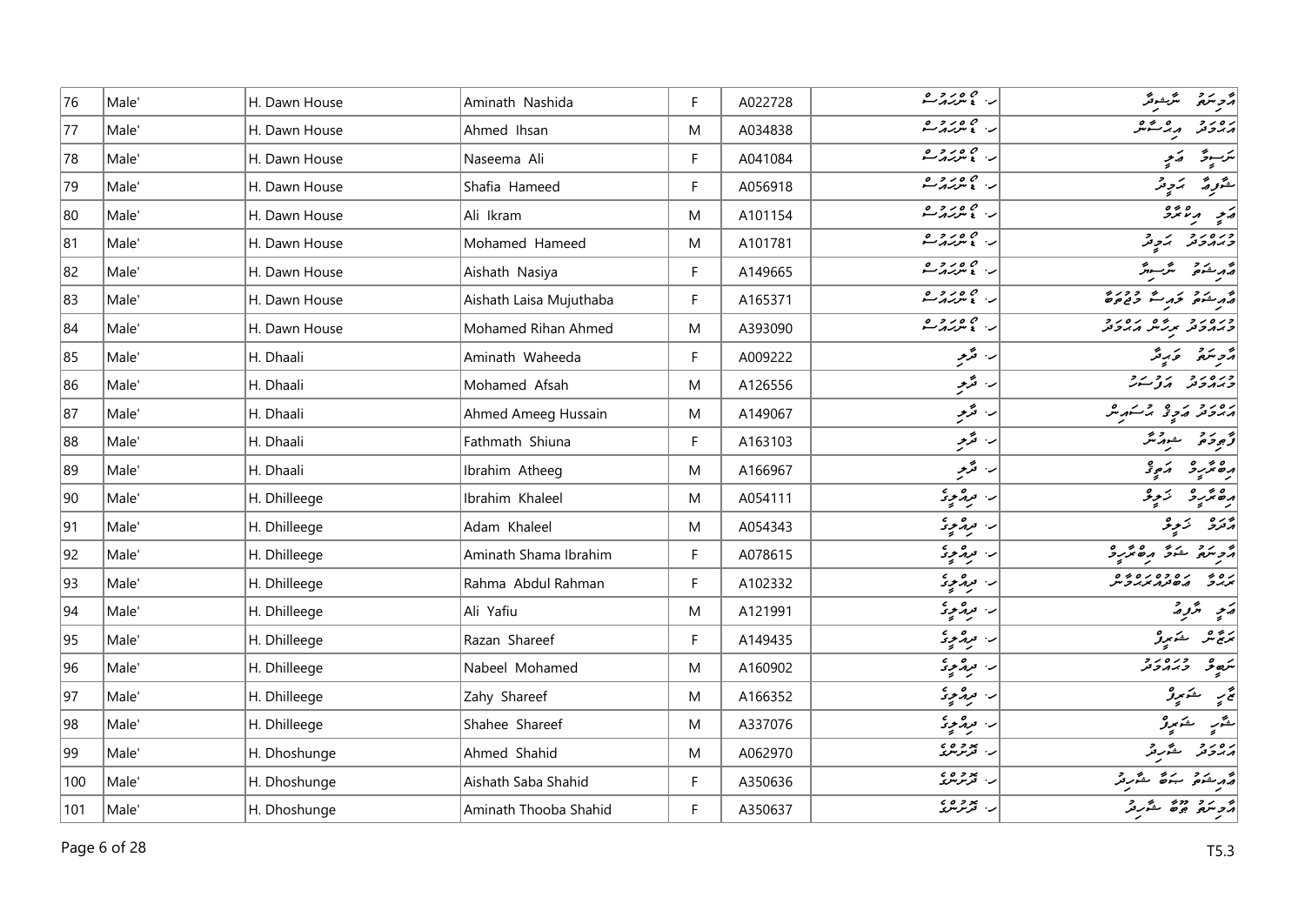| 102 | Male' | H. Dream Girl      | Ahmed Mohamed              | M  | A010632 | ر، ۽ بروگريزو        | ג סג כ כג סג כ                                                      |
|-----|-------|--------------------|----------------------------|----|---------|----------------------|---------------------------------------------------------------------|
| 103 | Male' | H. Dream Girl      | Mohamed Zain Ahmed         | M  | A335170 | ر، ۽ بروگرگر         | כנסגב גם גםגב<br>כג' גבע הקייל הגבע                                 |
| 104 | Male' | H. Evening Village | NASHID JAMEEL              | M  | A058136 | ر و و مر مربوع و د د | شرشوش كے ترٍ تحر                                                    |
| 105 | Male' | H. Evening Village | Nasif Jameel               | M  | A058137 | ر رو مرمرو و ده      | أُمَّرُ سِبِيرٌ فَيَا فِي فَرْ                                      |
| 106 | Male' | H. Evening Village | Khadheeja Ibrahim Fulhu    | F  | A060328 | ر رو مرمرو و ده      | ترميعً ماه محمد وود                                                 |
| 107 | Male' | H. Fabric Lodge    | Saleema Abdul Raheem       | F  | A052504 | ر و و هم ره بوه      | C 10701 27-                                                         |
| 108 | Male' | H. Fahala          | Amshooda                   | F  | A041680 | ر . ۇرَى             | ر ٥ - دور<br>در ۶ - شوتر                                            |
| 109 | Male' | H. Fahala          | Hussain Khaleel            | M  | A042773 | ر . قرری             | يزخير شران للمحيض                                                   |
| 110 | Male' | H. Fahala          | Fathimath Suvaidha Ibrahim | F  | A043043 | ر . قرری             | توجود مستورشه مصر                                                   |
| 111 | Male' | H. Fahala          | Aishath Niusha             | F  | A044600 | ر، ۆزى               | أقرم شوقم سرقم شو                                                   |
| 112 | Male' | H. Fahala          | Mohamed Nazim              | M  | A059210 | ر، ق55               | ورەرو ئەرە                                                          |
| 113 | Male' | H. Fahala          | Jamna Abdulla Saeed        | F  | A061711 | ر . ۇرى              | يره بر بره قرالله كريد                                              |
| 114 | Male' | H. Fahala          | Mohamed Khaleel            | M  | A062666 | ر . قرری             | ورەرو زېږو                                                          |
| 115 | Male' | H. Fahala          | Fathmath Zidhuna           | F  | A064940 | ر . ۇرُو             | قَە ئۇچ ئەر ئىس                                                     |
| 116 | Male' | H. Fahala          | Aminath Shaba              | F  | A065042 | ر . ۇرُو             | أرتح سنقاقة المشاقة المستحدة المتحدة المتعارض                       |
| 117 | Male' | H. Fahala          | Ahmed Rifau                | M  | A079543 | ر . قرری             | د ه د د پروګه                                                       |
| 118 | Male' | H. Fahala          | Marushiya                  | F. | A081132 | ر، ق53               | ئەئىر شەھر                                                          |
| 119 | Male' | H. Fahala          | Mahamood Khaleel           | M  | A085736 | ر . قرری             | دەدە دې تەرى                                                        |
| 120 | Male' | H. Fahala          | Shaheedha Ahmed            | F. | A135791 | ر . ۇرى              | أشكريم أحمده                                                        |
| 121 | Male' | H. Fahala          | Ismail Inaash Saeed        | M  | A287533 | ر . ۇرۇ              | ر مۇھرى مەشمە سىمدىر<br>مەسىر بىر مەسىر مەسىر مەسىر<br>ئى سىر مەسىر |
| 122 | Male' | H. Fahala          | Zeena Saeed                | F  | A287538 | ر . قرری             |                                                                     |
| 123 | Male' | H. Fahala          | Mohamed Janan Hussain      | M  | A330950 | ر . ۇرىخ             | ورەرو روم دېره                                                      |
| 124 | Male' | H. Fahala          | Ibrahim Akshar Khaleel     | M  | A334135 | ر . قرری             | رەپرە مەشىر ئېرو                                                    |
| 125 | Male' | H. Fahala          | Ahmed Ikram                | M  | A334178 | ر، ق53               | גפנק השיתכ                                                          |
| 126 | Male' | H. Fahala          | Mariyam Layaal Hussain     | F  | A347488 | ر . ۇرَى             |                                                                     |
| 127 | Male' | H. Fahala          | Easa Khaleel               | M  | A368175 | ر . قرری             | پرسته - کاموتی                                                      |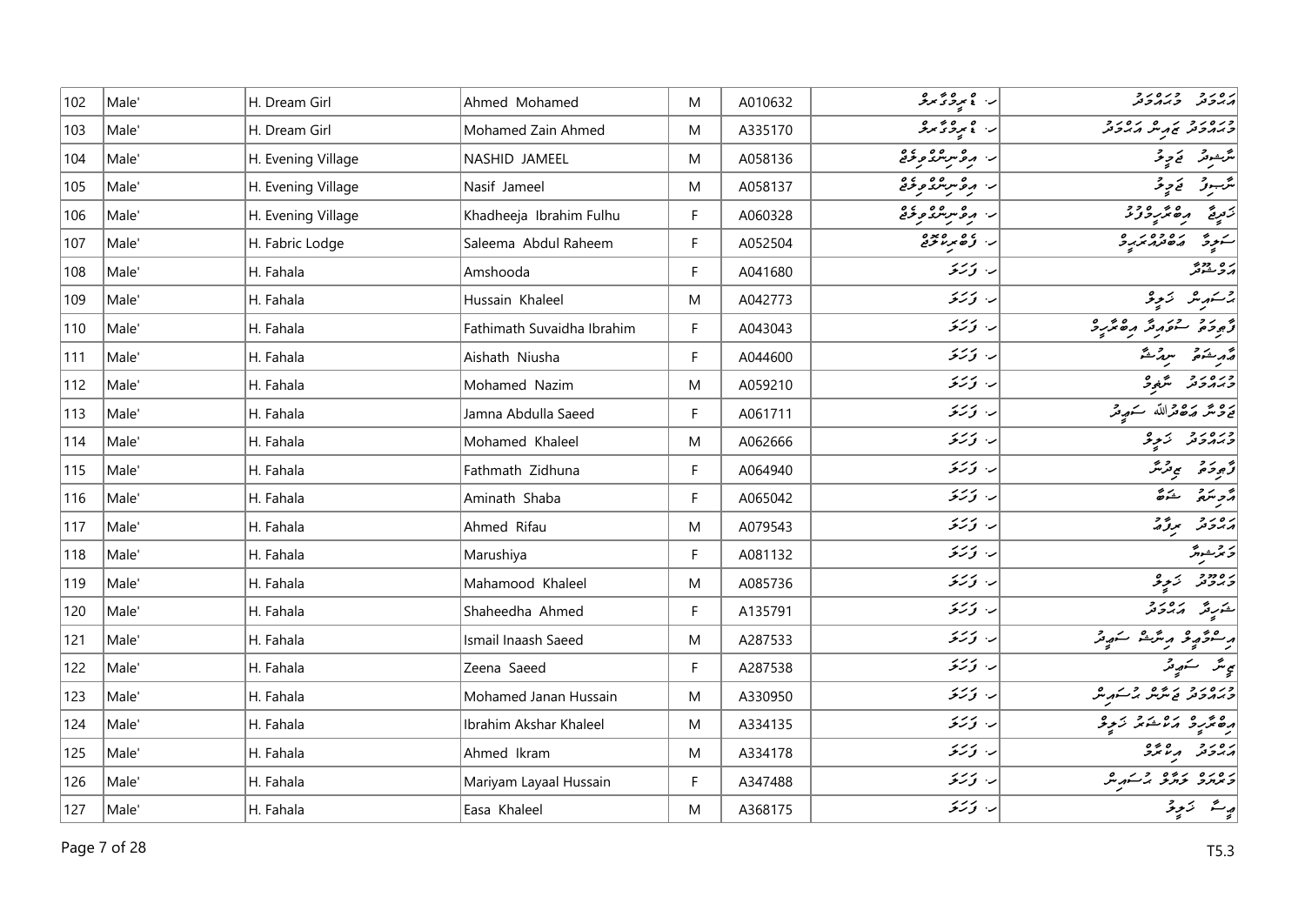| 128 | Male' | H. Febrick Villa | MOHAMED AMIR              | M           | A061562 | ر ، ۋە برىئو ۋ       | ور ٥ د ۶ و د                                                                   |
|-----|-------|------------------|---------------------------|-------------|---------|----------------------|--------------------------------------------------------------------------------|
| 129 | Male' | H. Febrick Villa | Shehenaz Abdul Latheef    | F           | A065912 | ر . ۇھېرىئوقە        | 22 <i>2020 د 2020 وه</i><br>شرکتری مصر مرکز می                                 |
| 130 | Male' | H. Febrick Villa | Azlifa Jaufar             | $\mathsf F$ | A081181 | ر . ۇھېرىئوقە        | أزع ووالمن وأوالا                                                              |
| 131 | Male' | H. Febrick Villa | Shaira Jaufar             | F           | A089962 | ر . ۇھىرىئوقە        | شەر ئەرزىر                                                                     |
| 132 | Male' | H. Febrick Villa | Niyasha Ibrahim Niyaz     | F           | A097217 | ر . ۇھېرىئوقە        | سرمر شو معاند و مرمر من                                                        |
| 133 | Male' | H. Febrick Villa | Mariyam Jaufar Ahmed      | $\mathsf F$ | A100707 | ر. دەمدىئامەت        | נסנס נכנכ נסנכ<br>בינו <i>נ</i> ב <u>בהצי</u> ג הגבת                           |
| 134 | Male' | H. Febrick Villa | Abdulla Amir              | M           | A163526 | ر. دەمدىئوچ          | مَصْعَراللّه مُحْجِمَة                                                         |
| 135 | Male' | H. Febrick Villa | Aishath Mizna             | F           | A342830 | ر. دەمرىئور          | أقهر مشكرة وتحامد                                                              |
| 136 | Male' | H. Febrick Villa | Mohamed Hizubullah Jaufar | M           | A349649 | ر . ۇھېرىئوقە        | وره رو بروج الله ت <i>وه و د</i><br><i>وبرو دو بر</i> نر <i>ه</i> الله تورو بر |
| 137 | Male' | H. Febrick Villa | Maisha Jaufar             | F           | A354554 | ر. دۇھىرىئورگ        | وَّمَرِ مِنْ مَعْ وَكَرْ مِنْ                                                  |
| 138 | Male' | H. Fonifonimaage | ALI WAHEED                | M           | A032092 | ر. ژىبرژىبرۇ،        | أتكمج أتكمي تحكيم                                                              |
| 139 | Male' | H. Fonifonimaage | Nashida Mohamed           | F           | A043166 | ر. ئۇستەسرىدى        | مترَىشوتىر<br>و ره ر و<br>تر پر ژفر                                            |
| 140 | Male' | H. Fonifonimaage | Hassan Waheed             | M           | A046564 | ر. توسیر سرچائی      | برسكش الحريانير                                                                |
| 141 | Male' | H. Fonifonimaage | Ahmed Waheed              | M           | A058999 | ر. تر متر متر مرتز د | أترورو أوبرو                                                                   |
| 142 | Male' | H. Fonifonimaage | Abdulla Waheed            | M           | A059795 | ر. ژىيرترىيزى        | پره مرالله ځ سومر                                                              |
| 143 | Male' | H. Fonifonimaage | Aishath Nasheeda          | F           | A082844 | ر. زمير تير ترگه د   | ر<br><i>ماه مشومی مرکب و</i> گر                                                |
| 144 | Male' | H. Fonifonimaage | Hussain Waheed            | M           | A098196 | ر. ژىبرژىبرۇغ        | يزحكم مراقر                                                                    |
| 145 | Male' | H. Fonifonimaage | Ibrahim Waheed            | M           | A123458 | ر. زمینویسرد د       | ەر ھەتمەر 2<br>ب<br>ءَ پرتر                                                    |
| 146 | Male' | H. Fonifonimaage | Shifaz Waheed             | M           | A128331 | ر. ئۇستەسرىدى        | اڪوڙيج<br>پ<br>ئە بەر<br>ئ                                                     |
| 147 | Male' | H. Fonifonimaage | Ismail Waheed             | M           | A132383 | ر. زمینو سرگز        | ر شۇر ئۇيى                                                                     |
| 148 | Male' | H. Fonifonimaage | Fathimath Nazneen         | F           | A132387 | ر. توسیر سرچاقی      | ۇي <sub>م</sub> وڭ <sub>ۇ</sub> شھىرىتر                                        |
| 149 | Male' | H. Fonifonimaage | Ahmed Yaseen              | M           | A132450 | ر. ژىيرترىيزى        | رەرد گرىبىر                                                                    |
| 150 | Male' | H. Fonifonimaage | Aminath Nadha             | F.          | A149554 | ر. تۆستەسىردى        | ړٌ پر پر کر                                                                    |
| 151 | Male' | H. Fonifonimaage | Mohamed Waheed            | M           | A150425 | ر. زمینو سرد دی      | ورەرو كەيتر                                                                    |
| 152 | Male' | H. Fonifonimaage | Mohamed Anoof Ibrahim     | M           | A166079 | ر. ئۇستەسرۇقى        | כנסגב גיבס גם הביק                                                             |
| 153 | Male' | H. Fonifonimaage | Mariyam Haneen            | F           | A353792 | ر. ئۇستۇسرىگەنج      | ويواده الكامريكل                                                               |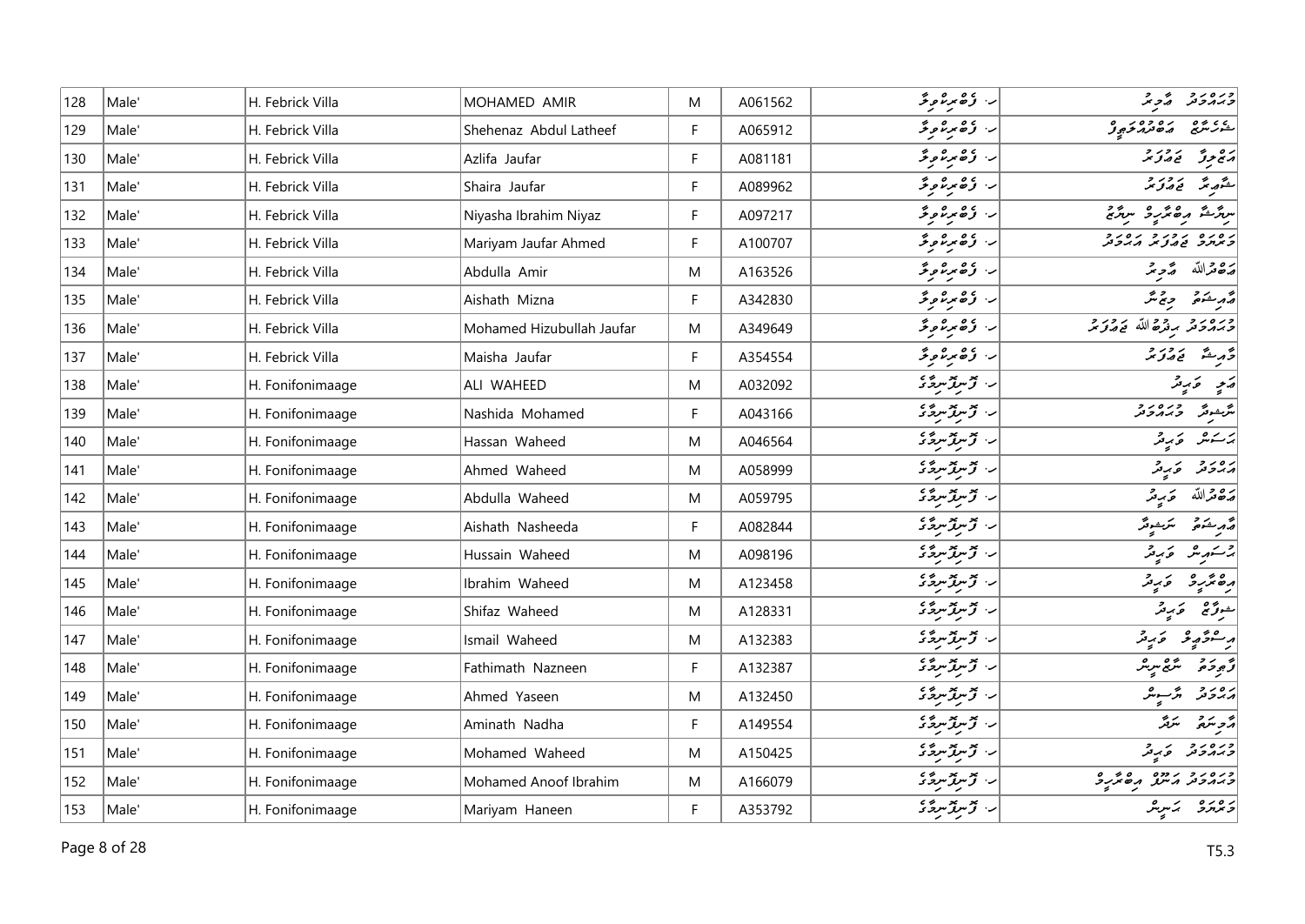| 154 | Male' | H. Fonifonimaage | Fathimath Sana              | F  | A353855 | ر. زمیر میرسردگی   | قۇچۇخۇ سەنىڭە                                                                                                                                                                                                                      |
|-----|-------|------------------|-----------------------------|----|---------|--------------------|------------------------------------------------------------------------------------------------------------------------------------------------------------------------------------------------------------------------------------|
| 155 | Male' | H. Fonifonimaage | Ibrahim Yaamin              | M  | A354249 | ر بیخسر پیرسر پخو  | رەنگرى ئۇچىگە                                                                                                                                                                                                                      |
| 156 | Male' | H. Fonifonimaage | Ismail Azeen                | M  | A354250 | ر. زمین مردمی      |                                                                                                                                                                                                                                    |
| 157 | Male' | H. Fonifonimaage | Hawwa Hanaan                | F  | A372000 | ر. زمین مردمی      | رەپ رىر                                                                                                                                                                                                                            |
| 158 | Male' | H. Fonifonimaage | Mohamed Hamdhoon            | M  | A382040 | ر. ژمېزمېردگو      | وره رو دره دوه<br><i>و برم</i> رونر برونرس                                                                                                                                                                                         |
| 159 | Male' | H. Fonifonimaage | Aishath Maahe               | F  | A390751 | ر. زمین مردم دی    | $\frac{2}{3}$ $\frac{2}{3}$ $\frac{1}{3}$                                                                                                                                                                                          |
| 160 | Male' | H. Free Wind     | Shafa Rafeeu                | F  | A167615 | ر و مروش؟          | أَحْتَوْ أَنْتَمَرُوهُ                                                                                                                                                                                                             |
| 161 | Male' | H. Free Wind     | Sana Rafeeu                 | F  | A167616 | ر و مروش؟          | لا مدار مدار مدار به مدار به مدار به است.<br>مدار به مدار برگزار به مدار به مدار به برگزار به ایران برگزار به مدار به مدار به مدار به مدار به مدار به مدار<br>مدار به مدار به مدار به مدار به مدار به مدار به مدار به مدار به مدار |
| 162 | Male' | H. Free Wind     | Ibrahim Waheed              | M  | A335012 | ر. ۇىروشگ          |                                                                                                                                                                                                                                    |
| 163 | Male' | H. Free Wind     | Shaufa Anees                | F  | A356084 | ر. ۇ برە بىر:      | أخور مجمع المستحقق وتحريب                                                                                                                                                                                                          |
| 164 | Male' | H. Free wind 2   | Aishath Shirmeena           | F  | A001053 | ر. ژىپەمىن 2       | وكرمشكي سيترونكر                                                                                                                                                                                                                   |
| 165 | Male' | H. Free wind 2   | Mariyam Nazrana             | F  | A001056 | ر. ۋىروشۇ 2        | ىر 2 مۇبىر<br>ر ه ر ه<br><del>د</del> بربرگ                                                                                                                                                                                        |
| 166 | Male' | H. Free wind 2   | Fathimath Ahmed             | F  | A001057 | ر. ۋىرەپىن 2       | و دو ده دور                                                                                                                                                                                                                        |
| 167 | Male' | H. Free wind 2   | Ahmed Razan                 | M  | A333899 | ر. ۋىروشى 2        | رەرد روم                                                                                                                                                                                                                           |
| 168 | Male' | H. Free wind 2   | Mohamed Shaihan Abdul Wahid | M  | A356810 | ر. ومروشا 2        | 37075 شهر من 20105 -<br>3705 تشهر من مان و مان بر مان بر                                                                                                                                                                           |
| 169 | Male' | H. Free wind 2   | Ahmed Shaiban Abdul Wahid   | M  | A356813 | $2$ ومروشا $\sim$  | ره روسته ره مده وروستور در است.<br>مدروند ت کمره شرکت در مورد ور                                                                                                                                                                   |
| 170 | Male' | H. Freewind Aage | Mohamed Rasheed             | M  | A010929 | ~ ژېږه په ۱۳۶۵     | وره رو کرشونر<br>د بر بر ک                                                                                                                                                                                                         |
| 171 | Male' | H. Freewind Aage | Maaniu Mohamed Rasheed      | M  | A385383 | ~ ژىپەمەمە         | وحمير ورورو برشوتر                                                                                                                                                                                                                 |
| 172 | Male' | H. Freewind Aage | Moohath Mohamed Rasheed     | F. | A394625 | ر و مره مره وه د و | دور و د د د و د د د<br>وره و په دونډ نوشونډ                                                                                                                                                                                        |
| 173 | Male' | H. Fukkafa       | Fathimath Naseer            | F  | A023169 | ر وەرز             | قەم ئەسىر ئىسىر ئىسىر                                                                                                                                                                                                              |
| 174 | Male' | H. Fukkafa       | Mohamed Naseer              | M  | A023170 | ر وەرزى            | ورەرو شرىيەتم                                                                                                                                                                                                                      |
| 175 | Male' | H. Fukkafa       | Ismail Naseer               | M  | A053239 | ر. دەردى           | ر قۇرۇ سىبولا                                                                                                                                                                                                                      |
| 176 | Male' | H. Fukkafa       | Adam Naseer                 | M  | A056173 | ر وەردىخ           | أرتمرو الكرسومر                                                                                                                                                                                                                    |
| 177 | Male' | H. Fukkafa       | Aishath Naseer              | F  | A069165 | ر وەرز             | أقهر مشكرة التمرسونتر                                                                                                                                                                                                              |
| 178 | Male' | H. Fukkafa       | Hussain Naseer              | M  | A098173 | ر . وە رىم         | برسكريش الكرسوبر                                                                                                                                                                                                                   |
| 179 | Male' | H. Fukkafa       | Ahmed Naseer                | M  | A112484 | ر . وە ئەت         | رەرو سكبىر                                                                                                                                                                                                                         |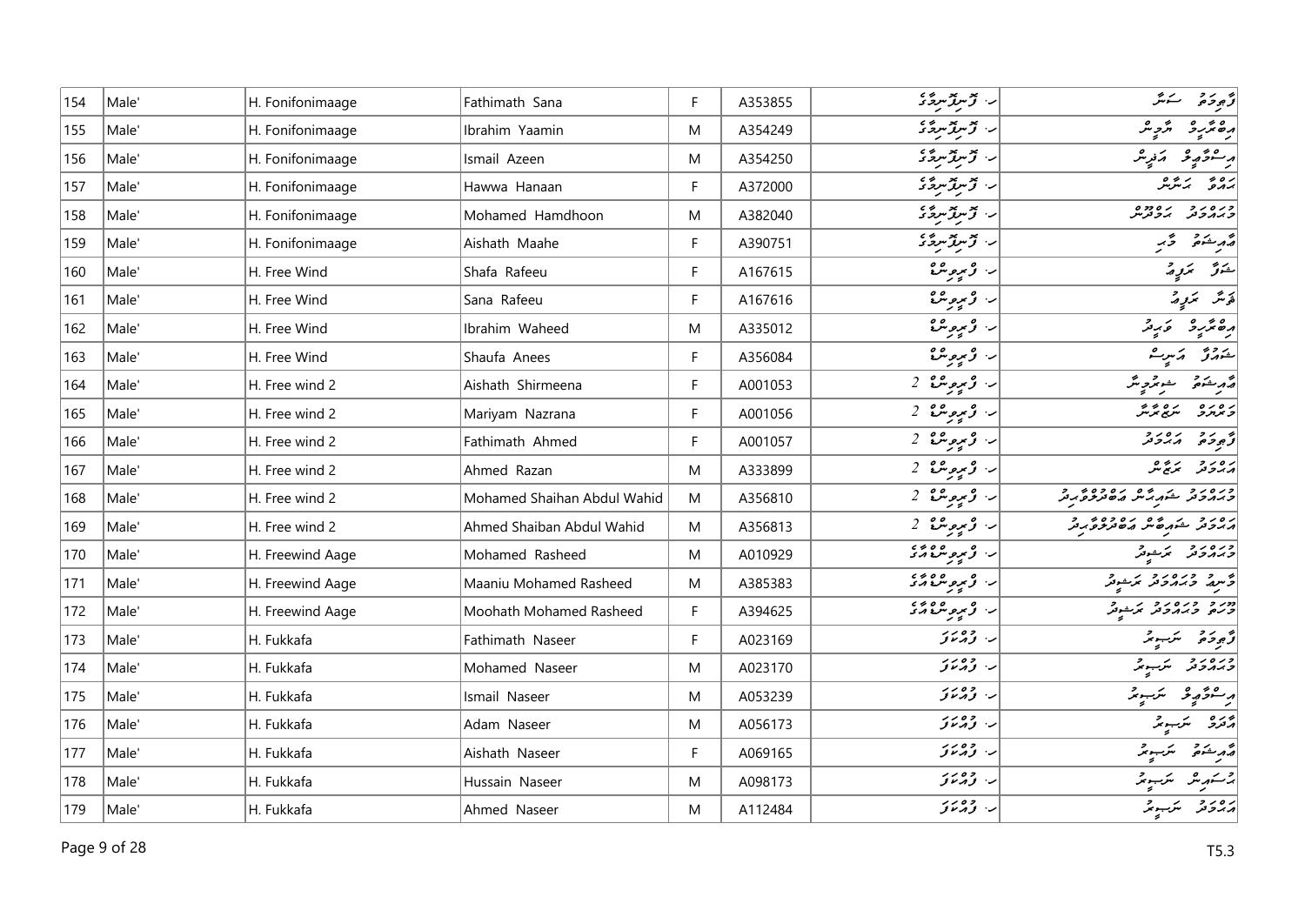| 180 | Male' | H. Fukkafa      | Mariyam Naseer      | F           | A128798 | ر . وەرز                                   | ويوبره<br>ىترسونر                           |
|-----|-------|-----------------|---------------------|-------------|---------|--------------------------------------------|---------------------------------------------|
| 181 | Male' | H. Fukkafa      | Ali Naseer          | M           | A128799 | ر. دەرد                                    | أركمني الكرسية مرتجر                        |
| 182 | Male' | H. Fukkafa      | Aminath Naseer      | $\mathsf F$ | A357694 | ر. دەردى                                   | أرمز<br>ىئەسىرىتى                           |
| 183 | Male' | H. Fukkafa      | Ibrahim Naseer      | M           | A357695 | ر . وەرزى                                  | ە ھەترىرى<br>رەھىرىرى<br>ىئرسونر            |
| 184 | Male' | H. Gissaage     | Mohamed Nashid      | M           | A032469 | ار.<br>اور وهر شوي                         | و ره ر و<br>تر پر ژنگر<br>سرٌمشوتر          |
| 185 | Male' | H. Gissaage     | Ibrahim Khaleel     | M           | A036366 | ر. په پر په پ                              | ە ھەترىرى<br>رەھىرىرى<br>زرود               |
| 186 | Male' | H. Gissaage     | Aishath Shiruhana   | F           | A062027 | ر، په پرستنې                               | د.<br><i>د ار خوي شوير ش</i> ر              |
| 187 | Male' | H. Gissaage     | Shamoon Khaleel     | M           | A062028 | ر. با ده شوی                               | ے وہ وہ زرو                                 |
| 188 | Male' | H. Gissaage     | Hajara Hassan       | F           | A062029 | ر. بەرگەمىي                                | رُّمْ پُرَ سَکَسُ                           |
| 189 | Male' | H. Gissaage     | Ahmed Nabeeh Nashid | M           | A340590 | ر، برورشنی                                 | رور پر پرچاڑ اگر شومر                       |
| 190 | Male' | H. Gold Village | Mohamed Manik       | M           | A001736 | ر . د وه و و و و                           | و ر ٥ ر و ر<br>د بر بر <del>د</del> بر ر و  |
| 191 | Male' | H. Gold Village | Abdul Latheef       | M           | A010283 | ر. ژوه وی                                  | ן פיפיקי פ                                  |
| 192 | Male' | H. Gold Village | Thuthu Manik        | M           | A022623 | $rac{1}{2}$                                | כם כן הק<br>ק <i>ב</i> ת קב ייקול           |
| 193 | Male' | H. Gold Village | Fathimath Masha     | F           | A043093 | ر ج و ه و و و ه<br>ر گ و و و و و           | ۇرۇرۇ ئەڭ                                   |
| 194 | Male' | H. Gold Village | Khadeeja            | F           | A055026 | ر. د وه و و و و                            | ئر تورچ<br>خ                                |
| 195 | Male' | H. Gold Village | Asra Abdul Latheef  | F           | A066675 | ر ه ه ه ه و و ه<br>ر گ می موځ ه            | ر قائد بره وه بر و<br>مرسوس مان معامل مرضوع |
| 196 | Male' | H. Gold Village | Ismail Fayaz        | M           | A081486 | ر. د وه و و و و                            | أرجع ومحمدة وترقيقه                         |
| 197 | Male' | H. Gold Village | Fathimath Fazna     | F           | A113485 | ر. ژوه وی                                  | توجوخوا توكانتر                             |
| 198 | Male' | H. Gold Village | Ahmed Shifan        | M           | A113646 | ر، دوه و ده                                | رەر ئىستىرىگە<br>مەركىر ئىستىرىگە           |
| 199 | Male' | H. Gold Village | Aishath Ahmed       | F           | A119617 | ر. دوه و ده                                | و دره ده در در د                            |
| 200 | Male' | H. Gold Village | Husna Abdul Rahman  | F           | A119618 | ر، دوه و ده                                | د مشهد بره ده د موه<br>بر سوس مصر مرضوض     |
| 201 | Male' | H. Gold Village | Azra Abdul Latheef  | F           | A119658 | ر، دوه و ده                                | رە بە دەرەر ۋ                               |
| 202 | Male' | H. Gold Village | Ahmed Shafee        | M           | A119659 | ر. ه ه ه ه و و ه<br>ر. گ <b>و</b> نگاموخرم | ر در د شوړ                                  |
| 203 | Male' | H. Gold Village | Mohamed Samy        | M           | A122333 | ر. ژوه ویژه                                | <i>و بر ۹ د</i> ر و                         |
| 204 | Male' | H. Gold Village | Mohamed Ibrahim     | M           | A132192 | ر. ژوه وی                                  | و ر ه ر و<br>و پر پر و تر<br>دە ئەرد        |
| 205 | Male' | H. Gold Village | Ahmed Ibrahim       | M           | A146284 | ر، دوه و ده                                | גפנק גם ביק                                 |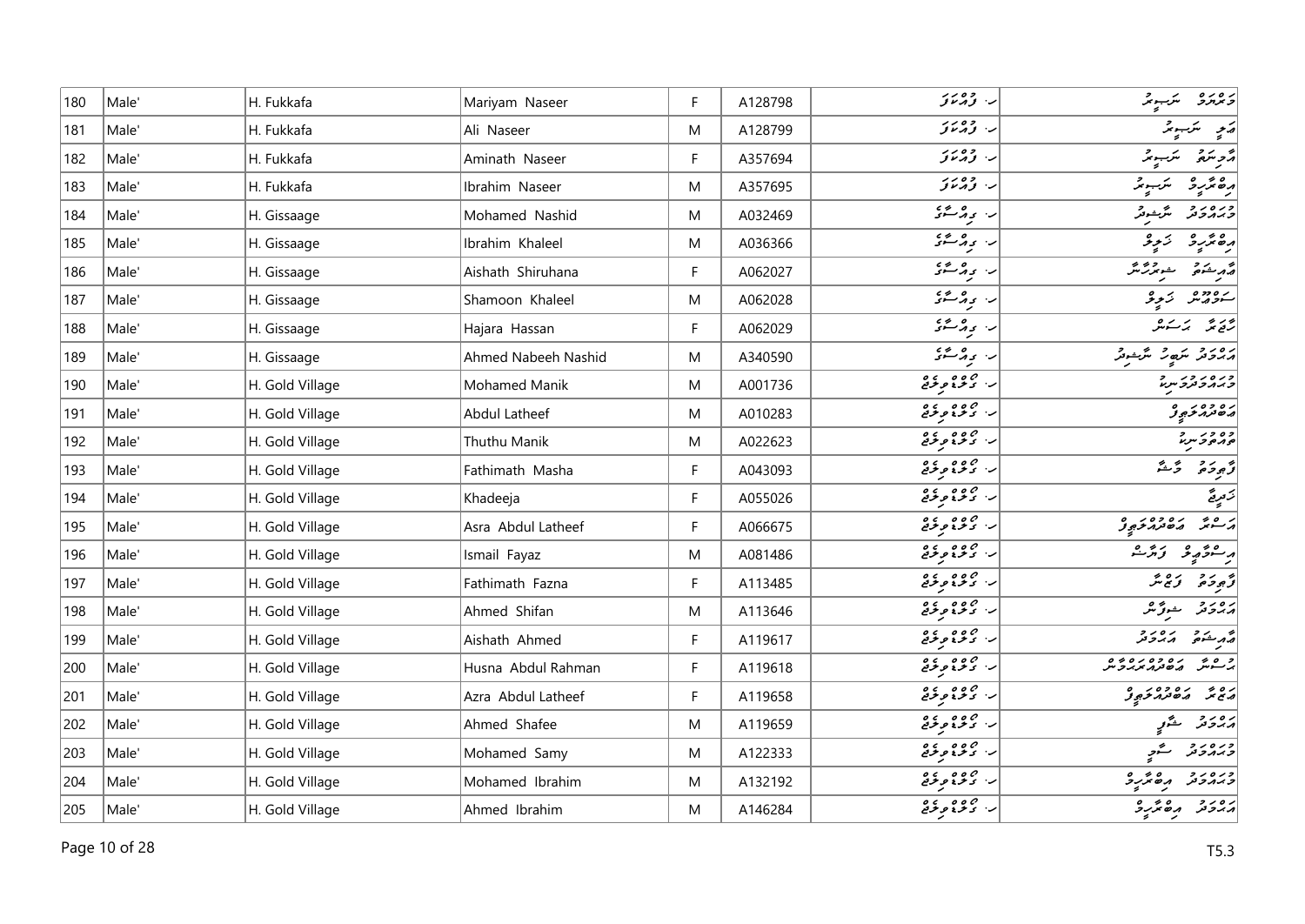| 206 | Male' | H. Gold Village   | Rugiyya Mohamed                | F  | A152549 | ر . د وه و و و و                                                              | 2007 2007<br>  مرتوان المراكب المراكب                     |
|-----|-------|-------------------|--------------------------------|----|---------|-------------------------------------------------------------------------------|-----------------------------------------------------------|
| 207 | Male' | H. Gold Village   | Aminath Fazlyn                 | F  | A154463 | ر . ژوه و ده                                                                  | أزويتنى وتجويثر                                           |
| 208 | Male' | H. Gold Village   | Fathimath Layan Asim           | F  | A158376 | ر. ژوه ویژه                                                                   | و أو دو د و د و د الله الله الله و الله و الله و الله و د |
| 209 | Male' | H. Gold Village   | Mariyam Athoofa                | F  | A165014 | ر، گەمى دە ئ                                                                  | גםגם גדודי                                                |
| 210 | Male' | H. Gold Village   | Abdulla Rasheed                | M  | A216976 |                                                                               | أرة قرالله تمرشونر                                        |
| 211 | Male' | H. Gold Village   | Yumna Abdulla Rasheed          | F. | A356820 | ر، گۇمى كەم بىرە                                                              | وه و بره والله ترشوتر                                     |
| 212 | Male' | H. Gold Village   | Mohamed Aik Ahmed              | M  | A356821 | ر، دې وه ده                                                                   | כנסנפ ההיל המכת                                           |
| 213 | Male' | H. Gold Village 2 | <b>Ahmed Manik</b>             | M  | A059312 | ر. د وووځو 2                                                                  | ر ہ ر د ر<br>ג پر تر تر تر س                              |
| 214 | Male' | H. Gold Village 2 | Iqbaal Ahmed                   | M  | A114403 | ر. د وو و دو د                                                                | د وه و د د د د                                            |
| 215 | Male' | H. Gold Village 2 | Moosa Ahmed Manik              | M  | A146704 | ر. ئۇقمۇمۇقى 2                                                                | כל גבנבעביעו                                              |
| 216 | Male' | H. Gold Village 2 | Shahaama Shaura Shiyaz         | F  | A348958 | ر. د وو و د و 2                                                               | شركركي شركر محمد الشرورج                                  |
| 217 | Male' | H. Gurus          | Mohamed Naeem Adam             | M  | A039388 | ر، بې ترگ                                                                     | ورەرو شہر و پرو                                           |
| 218 | Male' | H. Gurus          | Fariyaal Gasim                 | F  | A054345 | ر، ئەتىرىشە                                                                   | تر پر پڑو سی تج سوچ                                       |
| 219 | Male' | H. Gurus          | Anwar Naeem                    | M  | A056394 | ر، پېړم ه                                                                     | أرەر ئىر                                                  |
| 220 | Male' | H. Gurus          | Ameera Naeem                   | F  | A056637 | ر، بې ترگ                                                                     | أروبا الكمياء                                             |
| 221 | Male' | H. Gurus          | Mohamed Anwar Mohamed<br>Naeem | M  | A164741 | ر، ئەتىرىشە                                                                   | وره رو ره رو دره رو در شهره                               |
| 222 | Male' | H. Hostok         | Aishath Afiya                  | F  | A104025 | ر، برموړه                                                                     | أمار منكفى المروائر                                       |
| 223 | Male' | H. Hostok         | Fathimath Raziyya              | F  | A112929 | $\overset{o\times o}\longrightarrow$                                          | و و ده نمز ده.                                            |
| 224 | Male' | H. Hostok         | Afra Adam                      | F  | A124213 | $\overset{o\times o}\longrightarrow$                                          | ره پر پره<br>د و بر ترو                                   |
| 225 | Male' | H. Hostok         | Mohamed Reeshan Rasheed        | M  | A161277 | $\overset{o\times o}\longrightarrow$                                          | ورەرو پرېشكى ترېدۇ.                                       |
| 226 | Male' | H. Hostok         | Ahmed Nahil Ibrahim            | M  | A350302 | $\overset{o\times o}\longrightarrow$                                          | رورد شرو رە ئرو                                           |
| 227 | Male' | H. Hostok         | Mohamed Nafiu Ahmed            | M  | A350303 | $\overset{o\times o}\phantom{}_{\mathscr{L}}\overset{\varkappa}\mathscr{L}$ . | ورەرو بور پەدون                                           |
| 228 | Male' | H. Isfahaan       | Mauroofa Saleem                | F  | A071939 | ر. بەسىۋرتىر                                                                  | و دود و کرده                                              |
| 229 | Male' | H. Isfahaan       | Aishath Dheena Saleem          | F. | A140889 | ر. مەسىۋرتىش                                                                  | ۇرمۇق بېتر سوۋ                                            |
| 230 | Male' | H. Isfahaan       | Adam Saleem                    | M  | A146927 | ر. مەسۇر ئەش                                                                  | ړوو شود                                                   |
|     |       |                   |                                |    |         |                                                                               |                                                           |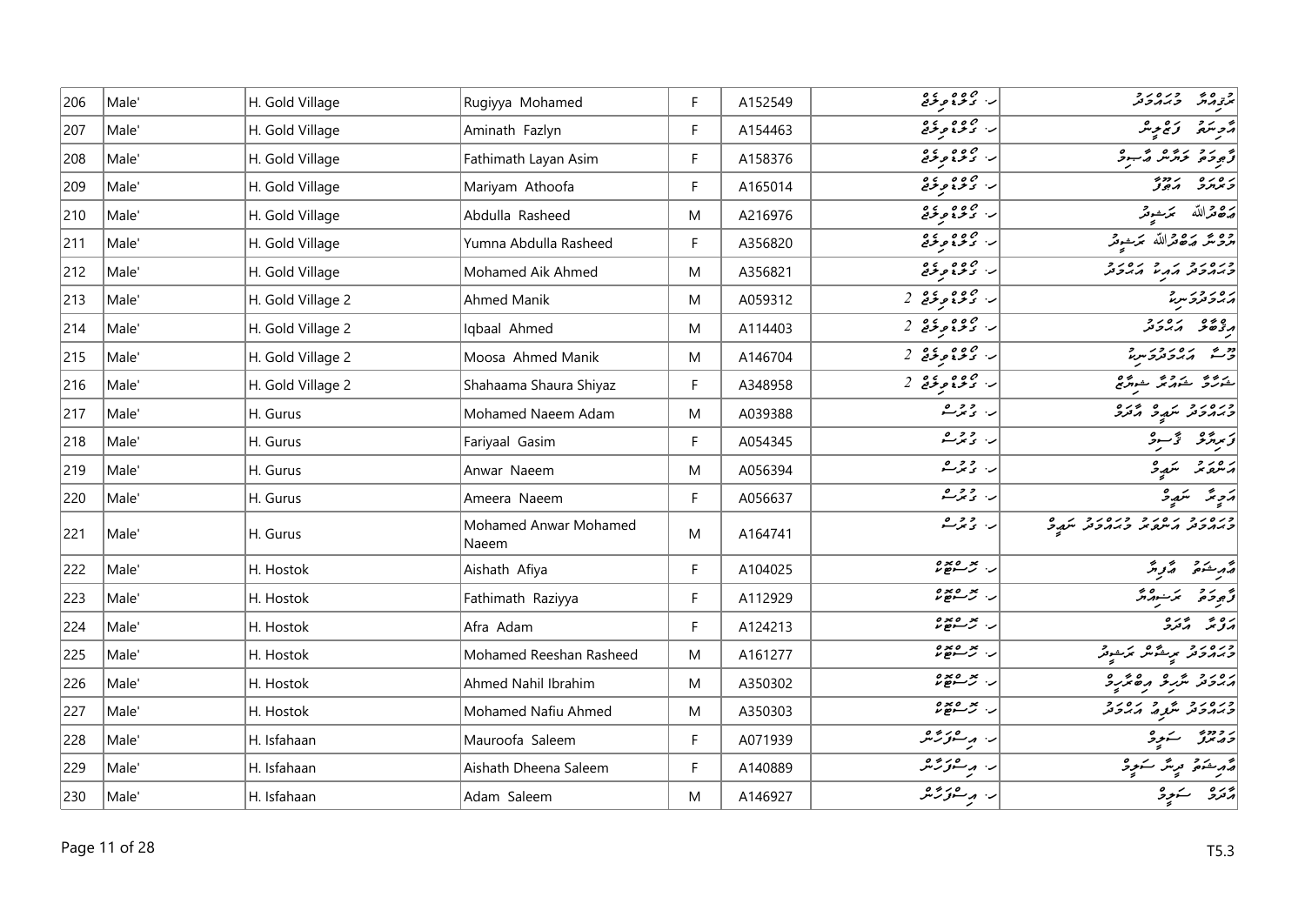| 231 | Male' | H. Isfahaan        | Ahmed Rasas Saleem      | M  | A149532 | ر. بەستۇرتىش                                                                                        | رەر ئەيدىك سەرو                                                                                      |
|-----|-------|--------------------|-------------------------|----|---------|-----------------------------------------------------------------------------------------------------|------------------------------------------------------------------------------------------------------|
| 232 | Male' | H. Isfahaan        | Mohamed Fishavin Saleem | M  | A149581 | ر. مەسۇرتەنلە                                                                                       | وبرورو ريئويثر سوو                                                                                   |
| 233 | Male' | H. Isfahaan        | Shafua Adam Saleem      | F. | A165787 | ر. بەستۇرتىش                                                                                        | شروع المرده الشروع                                                                                   |
| 234 | Male' | H. Isfahaan        | Hawwa Dhunya Saleem     | F  | A325848 | ر. مەسۇرتەنگە                                                                                       | رەپ دەپ ئېرو                                                                                         |
| 235 | Male' | H. Isfahaan        | Fathimath Shaufa Saleem | F  | A339311 | ر. بەستۇرتىش                                                                                        | ۇي ئەچ سىمەتۇ سىرد                                                                                   |
| 236 | Male' | H. Isfahaan        | Hassan Shaif saleem     | M  | A339312 | ر. بەسىۋرتىر                                                                                        | ېزىكەش خەرىۋا سەردۇ.                                                                                 |
| 237 | Male' | H. Isfahaan        | Aminath Afrau Saleem    | F  | A353853 | ر. بەسىۋرتىر                                                                                        | و پره دو ور شود                                                                                      |
| 238 | Male' | H. Isfahaan        | Mariyam Raniya Saleem   | F  | A353854 | ر. بەسىۋرتىر                                                                                        | دەرو ئرسر ئىكرو                                                                                      |
| 239 | Male' | H. Jazz            | Ahmed Adam Manik        | M  | A061222 | ر به عام<br>ر کام مح                                                                                | גפגב בגסגב                                                                                           |
| 240 | Male' | H. Jazz            | Shafa Ahmed             | F  | A069105 | ر به جونج<br>ر• گھريم                                                                               | شۇق كەردىمى                                                                                          |
| 241 | Male' | H. Jazz            | SADHA AHMED             | F  | A102556 | ر. يى ج                                                                                             | سەنگە كەركەتلەر                                                                                      |
| 242 | Male' | H. Jazz            | Shahudhu Ahmed          | M  | A152674 | ر. مح مح                                                                                            | شەرەر بەرەرە                                                                                         |
| 243 | Male' | H. Jazz            | Sama Ahmed              | F  | A152675 | ر. يى ج                                                                                             | سترو المرارور                                                                                        |
| 244 | Male' | H. Jojed Villa     | Aishath Reesha          | F  | A024560 | ر. ج ځ چ چو څ                                                                                       | أأمر منكم أوسيق                                                                                      |
| 245 | Male' | H. Jojed Villa     | Ibrahim Yoosuf          | M  | A094732 | ر، جء ج و محر                                                                                       | د ۱۵ پېښه ده وه وه<br>  د ۱۵ پېښه                                                                    |
| 246 | Male' | H. Jojed Villa     | Fathimath Fariyal       | F  | A216847 | ر. ج ۽ ج و گر                                                                                       | وتجوزه وبرازو                                                                                        |
| 247 | Male' | H. Jojed Villa     | Shareefa Abdulla        | F. | A216848 | ر. چء ۽ وِ وُ                                                                                       | شَمَعِيقٌ صَدْهِ قَدْاللّه                                                                           |
| 248 | Male' | H. Jojed Villa     | Ahmed Sujau             | M  | A297387 | ر، صحيح وقر                                                                                         | پروژو<br>ر حرم حر                                                                                    |
| 249 | Male' | H. Jojed Villa     | Xulkifli                | M  | A297733 | $\stackrel{\sim}{\sim}$ $\frac{1}{2}$ $\stackrel{\sim}{\sim}$ $\frac{1}{2}$ $\stackrel{\sim}{\sim}$ | ېږورو<br>س                                                                                           |
| 250 | Male' | H. Jojed Villa     | Hussain Ashrag          | M  | A367374 | ر، جء جو پڙ                                                                                         | جرىسىمبە ئىر<br>مەسىر بىر<br>ىر شەير چ                                                               |
| 251 | Male' | H. Jojed Villa     | Fathimath Riyasa        | F  | A394134 | ر. ج ج ۽ وِ ڦر                                                                                      | توجوحا بالمريض                                                                                       |
| 252 | Male' | H. Kadoomaage Aage | Aishath Nazla           | F  | A023514 |                                                                                                     | چ مرے تھے<br>م<br>سرچ پڅه                                                                            |
| 253 | Male' | H. Kadoomaage Aage | Yoonus Moosa            | M  | A023517 |                                                                                                     | دد و ه<br>ست مشتر می                                                                                 |
| 254 | Male' | H. Kadoomaage Aage | Fathimath Shazla        | F  | A023518 | $\begin{array}{ccccc} c & c & c & s & s & s & s \\ s & s & s & s & s & s & s \end{array}$           | و المع المعنى المحمد المحمد المحمد المحمد المحمد المحمد المحمد المحمد المحمد المحمد المحمد المحمد ال |
| 255 | Male' | H. Kadoomaage Aage | Mariyam Fazla           | F. | A036337 | $59597 -$                                                                                           | ر ه ر ه<br><del>ر</del> بربرگ<br>تو پخ تخر                                                           |
| 256 | Male' | H. Kadoomaage Aage | Ameena Ali              | F. | A037545 | $59597 -$                                                                                           | أرَدٍ مَنْ أَرَدٍ ۖ                                                                                  |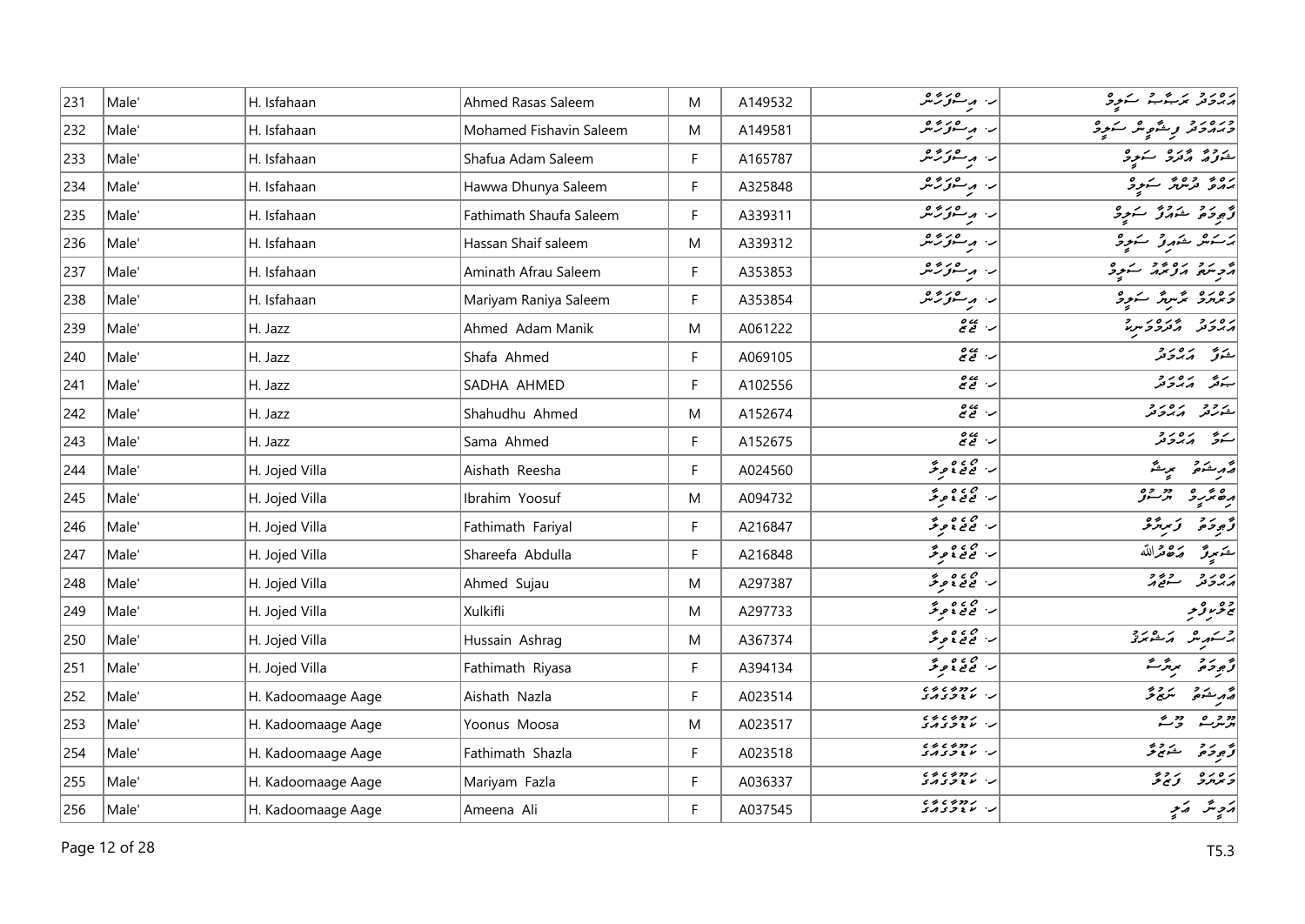| 257 | Male' | H. Kadoomaage Aage | Mohamed Shiban                   | M           | A066286 | $\frac{c}{c}$ , $\frac{c}{c}$ , $\frac{c}{c}$ , $\frac{c}{c}$ | شەھ ئىر<br>و ره ر د<br>تر <i>پر</i> وتر                 |
|-----|-------|--------------------|----------------------------------|-------------|---------|---------------------------------------------------------------|---------------------------------------------------------|
| 258 | Male' | H. Kadoomaage Aage | Ahmed Nashid                     | M           | A124362 | $59597 -$                                                     | پروژو<br>سگرشوتر                                        |
| 259 | Male' | H. Kadoomaage Aage | Ahmed Riffath                    | M           | A129043 | $59597 -$                                                     | پرور و<br>ە رە د<br>بىرتى <i>مى</i>                     |
| 260 | Male' | H. Kadoomaage Aage | Aminath Rifga                    | F           | A149238 | $595952 -$                                                    | أرمز<br>ىرى ئۇ                                          |
| 261 | Male' | H. Kahafathi       | SHAZLEEN AHMED                   | F           | A011937 | ر، ئەزۇھ                                                      | شكور كالمرور                                            |
| 262 | Male' | H. Kahafathi       | Mohamed Ahmed                    | M           | A011940 | ر، ئائەزە                                                     | وره رو ده رو<br><i>و بد</i> رونر <mark>د</mark> برونر   |
| 263 | Male' | H. Kahafathi       | Ilyas Ahmed                      | M           | A011945 | ر. ئائەتۇم                                                    | بر 2 پر 15<br>مرکز 3 فر<br>ەر بۇرگە                     |
| 264 | Male' | H. Kahafathi       | Kulshan Ahmed                    | F           | A058918 | ر، ئائەتۇھ                                                    | وه دره در در د                                          |
| 265 | Male' | H. Kahafathi       | Aishath Abdul Hakeem             | $\mathsf F$ | A058927 | ئائەتىي                                                       | و دو دووه در و                                          |
| 266 | Male' | H. Kahafathi       | Mohamed Shadin Ibrahim<br>Shahid | M           | A355250 | ر، ئەزكۇم                                                     | وره دو شورس مصر دو شورو                                 |
| 267 | Male' | H. Kan'doomaage    | Khadeeja Moosa                   | F           | A000214 | ر . ما مسروح ی<br>ر . ما مسر <u>ه</u> بور                     | دريمه<br>رکوچے<br>م                                     |
| 268 | Male' | H. Kan'doomaage    | Aminath Reena                    | F           | A000216 | ر، ئەسرچىچ ئ                                                  | ړ څر سرچ                                                |
| 269 | Male' | H. Kan'doomaage    | Mohamed Asif                     | M           | A000217 | ر . روه بر<br>ر . را مسره بر د                                | و ره ر و<br>تر پر ژ تر<br>ړ ک سه وگر                    |
| 270 | Male' | H. Kan'doomaage    | Ali Arif                         | M           | A000221 | ر . روه بر<br>ر . را مسره بر د                                | د د مرو                                                 |
| 271 | Male' | H. Kudhihithige    | Moosa Ali Fulhu                  | M           | A006667 | ر ، گروروی<br>ر ، گروروی                                      | $\frac{2}{3}$ $\frac{2}{3}$ $\frac{2}{3}$ $\frac{2}{3}$ |
| 272 | Male' | H. Kudhihithige    | Mariyam Ali Fulhu                | $\mathsf F$ | A010172 | ر. گروروی<br>ر. گروروی                                        | במתכני הייני                                            |
| 273 | Male' | H. Kudhihithige    | Ahmed Shiham                     | M           | A078842 | ر. گەندىرە ئى<br>سىسمىرىرى                                    | ره رو به دون<br>م.پروتر باشرگر                          |
| 274 | Male' | H. Kudhihithige    | Aminath Shihaam                  | $\mathsf F$ | A105585 | ر. گروروی<br>ر. گروروی                                        | ے رًگ<br>ړځ سرچ                                         |
| 275 | Male' | H. Kudhihithige    | Aishath Nisa                     | F           | A105634 | ر ، گروروی<br>ر ، گروروی                                      | وكرم شكرة<br>سررمج                                      |
| 276 | Male' | H. Laamiya         | Hawwa Hawlath                    | F           | A025133 | ر. ڈرگ                                                        | ر ہ ء<br>براد بو<br>برورو                               |
| 277 | Male' | H. Laamiya         | Ahmed Saud                       | M           | A044051 | ر. ځه پژ                                                      | پر ژبر ژ<br>سته چه تعر                                  |
| 278 | Male' | H. Laamiya         | Fathimath Saud                   | F           | A065168 | ر. ڈوبڑ                                                       | ژ <sub>جو</sub> ر پر در                                 |
| 279 | Male' | H. Laamiya         | Aishath Rasheeda                 | F           | A068573 | ر. ۇرۇ                                                        | لأرشكم المرشوقر                                         |
| 280 | Male' | H. Laamiya         | Hussain Shammakh Ibrahim         | M           | A161031 | ر. ۇرۇ                                                        | ج سەر ھەر جەم ھەم بەر ج                                 |
| 281 | Male' | H. Laamiya         | Fathimath Shehenaz               | F           | A162991 | ر. تۇرتۇ                                                      | ۇ بەر ئەرەپى                                            |
|     |       |                    |                                  |             |         |                                                               |                                                         |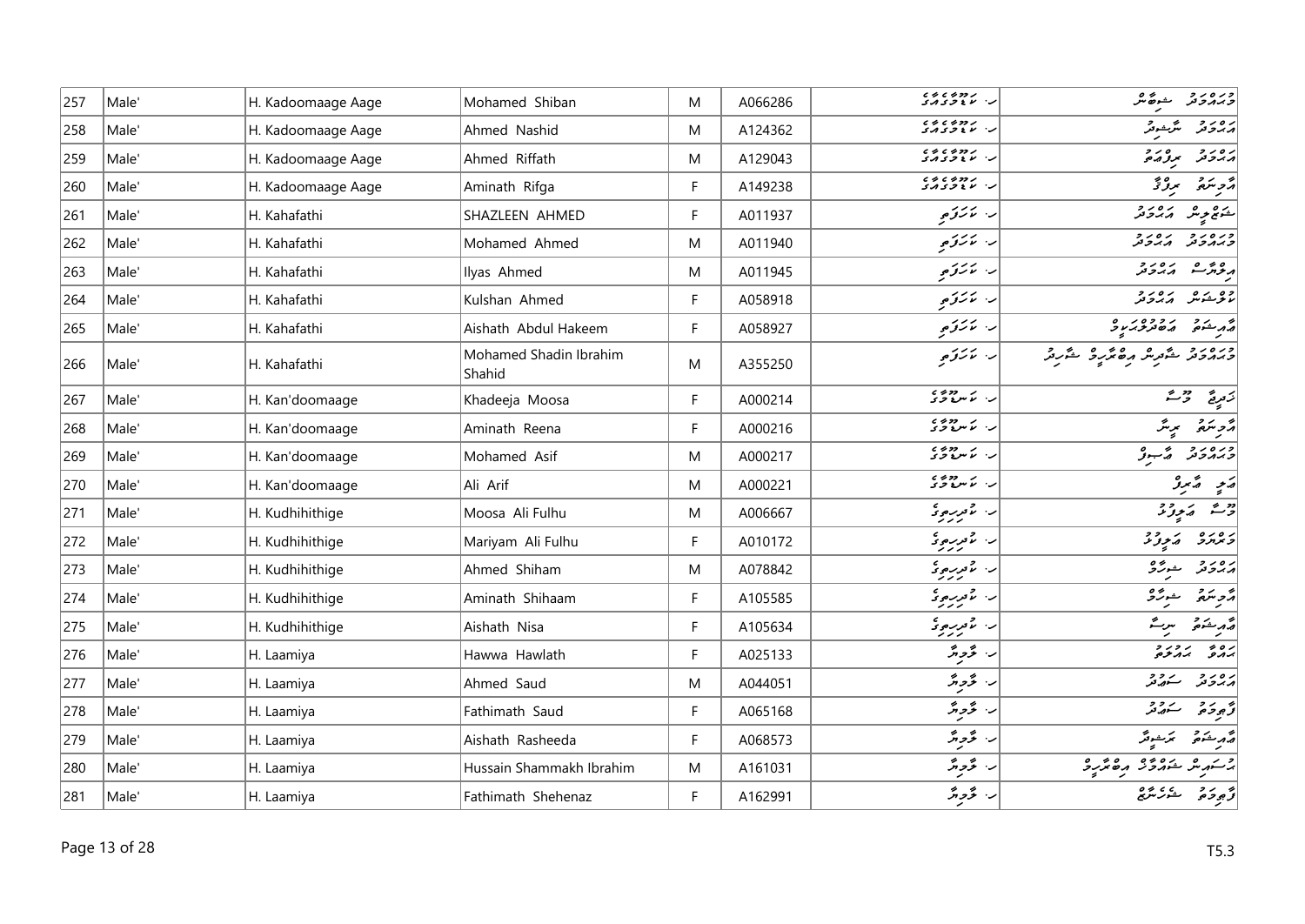| 282 | Male' | H. Laamiya         | Mariyam Sheeneez          | F           | A162992 | ر. ڈوئر           | ويوبره<br>شوسرچ<br><u>گگ</u>                         |
|-----|-------|--------------------|---------------------------|-------------|---------|-------------------|------------------------------------------------------|
| 283 | Male' | H. Laamiya         | Mariyam Dheena Ahmed      | F           | A307235 | ر. ڈرگ            | ر وره درگر رور و<br>د بربرد درگر مربردند             |
| 284 | Male' | H. Laamiya         | Khadheeja Dheema          | $\mathsf F$ | A343590 | ر. ڈرگ            | رَ مريحً<br>م<br>قرِرتٌ                              |
| 285 | Male' | H. Laamiya         | Hawwa Raaniya             | F           | A343613 | ر. ڈرگ            | رەپ ئەر                                              |
| 286 | Male' | H. Laamiya         | Aminath Nasha Nashid      | $\mathsf F$ | A365383 | ر. ڈرگ            | و<br>أرد سي سريق سريد                                |
| 287 | Male' | H. Laamiya         | Fathimath Nashaya         | $\mathsf F$ | A365384 | ر. ڈرگ            | و ده شود                                             |
| 288 | Male' | H. Laamiya         | Ahmed Shamveel Ibrahim    | M           | A365556 | ر. ڈرگ            |                                                      |
| 289 | Male' | H. Laamiya         | Mohamed Farish Ahmed      | ${\sf M}$   | A365557 | ر. ڈرگ            | ورەر د ژېرے مرەر د                                   |
| 290 | Male' | H. Lailack view    | Fathimath Surayya Mohamed | F.          | A113895 | ر به مرکز عملو پر | و د د د ده و د د د د<br>ژبوده نومه شر د بر د تر      |
| 291 | Male' | H. Lepwing         | Mohamed Manik             | M           | A036746 | ر. ئۇرۇمەنلى      | ورەرورىپر                                            |
| 292 | Male' | H. Lepwing         | Thuththu Maniku           | M           | A216986 | ر. عجوج مره       | כם כן<br>קנקוק ייקול                                 |
| 293 | Male' | H. Lily Night      | Mohamed Ahmed Zaki        | M           | A007313 | ر، وویتروغ        | כנסנב גפנב הע                                        |
| 294 | Male' | H. Lily Night      | Fareeda Hussain           | F           | A033609 | ر. وويتهرهج       | ترىپەتتە جەسىمەتتى                                   |
| 295 | Male' | H. Lily Night      | ROSHAN MOHAMED            | $\mathsf F$ | A043782 | ر. بوپوسرچ        | ە يەرەر دىرە<br>ئىشكىر <i>دىم</i> ەدىر               |
| 296 | Male' | H. Lily Night      | Aminath Shaushan          | F           | A147123 | ر، وویتمرچ        | مُرَ حَرَمَ مُشَمَرِ شَوَسُرَ                        |
| 297 | Male' | H. Lily Night      | Raiha Ali Riyaz           | $\mathsf F$ | A327933 | ر. وويتمرغ        | بمديد كالموا بروثنا                                  |
| 298 | Male' | H. Lily Night Aage | Naeema Hussain            | $\mathsf F$ | A032672 | ر وویتروه ده      | أسمدة بالتسمير                                       |
| 299 | Male' | H. Maafilaage      | Mohamed Rasheed           | M           | A035852 | ر. گۇرگۇ          |                                                      |
| 300 | Male' | H. Maafilaage      | Ahmed Rasheed             | M           | A035989 | ر. ۇرۇئى          | رەر تەرىپىدى<br>مەركى تەخىر                          |
| 301 | Male' | H. Maafilaage      | Anna Fathimath Ahmed      | $\mathsf F$ | A340351 | ر. گۇرگۇ          | ړی ژ <sub>ن</sub> و ده ره رو                         |
| 302 | Male' | H. Maafilaage      | Yoosuf Yaurub Ahmed       | M           | A340353 | ر. ۇرۇئى          | מ כם גם כם גםגב<br>ת—تو תגתים גמכת                   |
| 303 | Male' | H. Maafilaage      | HANAAN RASHEED            | F           | A344286 | ر. گۇرگۇ          | ر پر پی پر شوند<br>پر سرچ                            |
| 304 | Male' | H. Maafilaage      | Hamdhaan Rasheed          | M           | A344287 |                   | رەۋش ئەسىر                                           |
| 305 | Male' | H. Mahidhoo        | Aminath Leena             | F           | A079138 | ر کارتژ           | ړوسره په پګ                                          |
| 306 | Male' | H. Mahidhoo        | Samin Ahmed               | M           | A096880 | ر، ئەرىتر         | بر 2 ر ح<br>م <i>ر</i> بر <del>د</del> تر<br>سەّحەشر |
| 307 | Male' | H. Mahidhoo        | Shamoon Ahmed             | M           | A096881 | ر، ئەرتىر         | ر و دوه د د د و<br>شورهاس مارونر                     |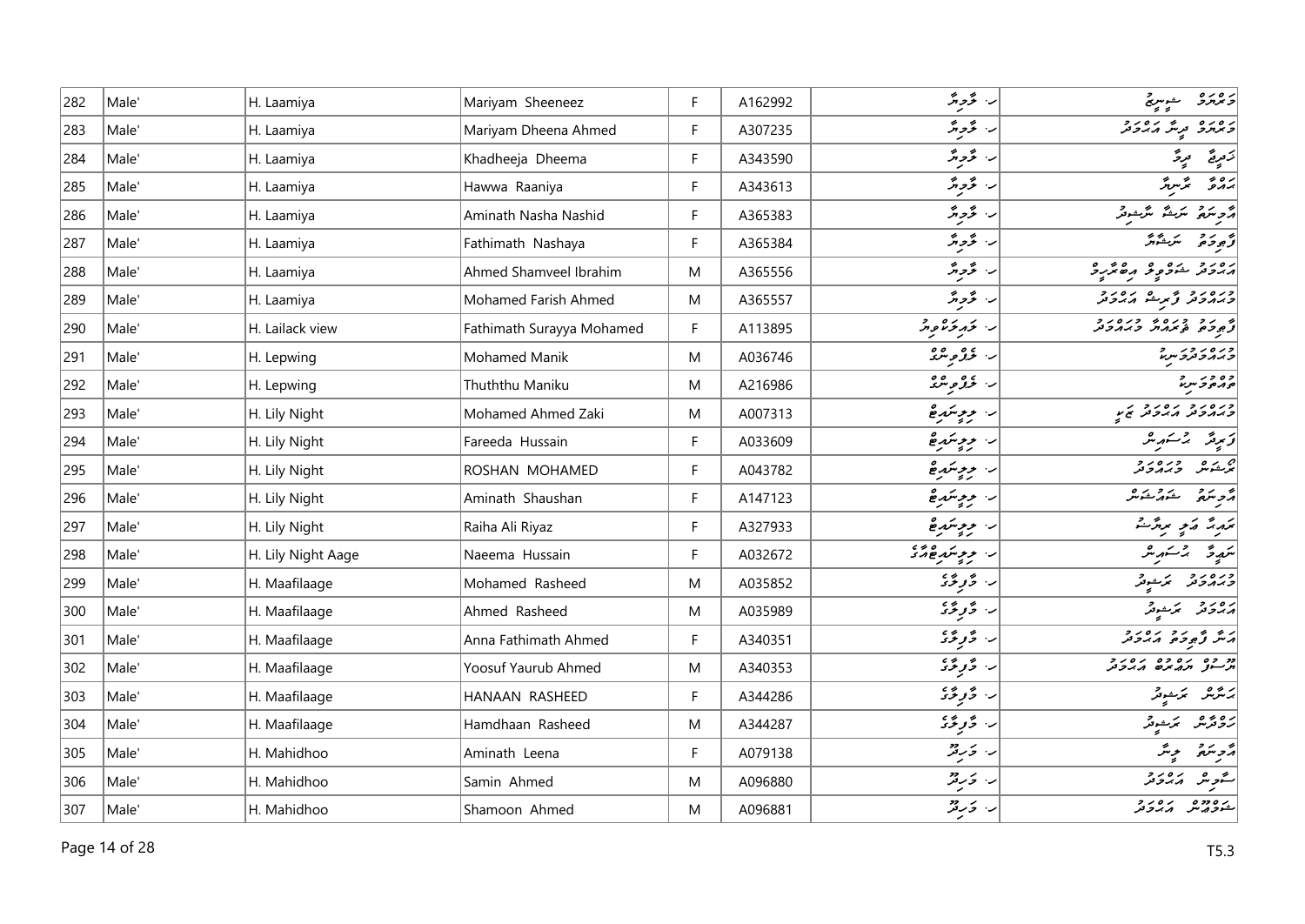| 308 | Male' | H. Mahidhoo   | Shahiq Ahmed            | M           | A096907 | ر، ئەرتىر                                                            | پرورو<br>المشرر محمد<br>المستعمر الحر                                                                                                                                                                                            |
|-----|-------|---------------|-------------------------|-------------|---------|----------------------------------------------------------------------|----------------------------------------------------------------------------------------------------------------------------------------------------------------------------------------------------------------------------------|
| 309 | Male' | H. Mahidhoo   | FATHIMATH ADAM          |             | A124226 | ر کاروژ                                                              | ا تو با در د<br>پور ہ<br>مرمرو                                                                                                                                                                                                   |
|     |       |               |                         | F           |         |                                                                      |                                                                                                                                                                                                                                  |
| 310 | Male' | H. Mahidhoo   | Mariyam Liusha          | $\mathsf F$ | A149170 | ر، ئەرەر                                                             | ر ه ر ه<br>د بربرد<br>عربر مشر                                                                                                                                                                                                   |
| 311 | Male' | H. Memory     | Aminath Waheeda         | F           | A144899 | بالمجمعي                                                             | أرمز<br>ءَ ٻرقر                                                                                                                                                                                                                  |
| 312 | Male' | H. Memory     | Mohamed Adhuham Rashaad | M           | A149492 | ر به نوچ پې                                                          | ورەر د رورە بر پەر<br><i>چەپە</i> چى پەندىرى برېشەتر                                                                                                                                                                             |
| 313 | Male' | H. Memory     | Ibrahim Iqyaan Rashad   | M           | A382062 | $x \overline{\smash{\big)}\limits_{\mathbf{y}}^{x \in} \mathcal{L}}$ | وەئرىۋ بوتەشىر برخى                                                                                                                                                                                                              |
| 314 | Male' | H. Merihaanaa | Hamid Thawfeeq          | M           | A001457 | ر. ڈبررممبر                                                          | أترجعه أتمرس والمحمدة المحمدة المحمدة المحمدة المحمدة المحمدة المنافسة المحمدة المحمدة المحمدة المحمدة المحمدة<br>المحمدة المحمدة المحمدة المحمدة المحمدة المحمدة المحمدة المحمدة المحمدة المحمدة المحمدة المحمدة المحمدة المحمد |
| 315 | Male' | H. Merihaanaa | Abdulla Thaufeeg        | ${\sf M}$   | A025175 | ر، ڈیرٹرنٹر                                                          | ره و الله محمد و تح                                                                                                                                                                                                              |
| 316 | Male' | H. Merihaanaa | Fathimath Saeeda        | F           | A033344 | ر. ئۇ بررمىگە                                                        | ۇرۇرۇ سەر ئۇ                                                                                                                                                                                                                     |
| 317 | Male' | H. Merihaanaa | MOHAMED ISMAIL          | M           | A033600 | ر. ۇىررتىگە                                                          | ورەرو رەۋرو                                                                                                                                                                                                                      |
| 318 | Male' | H. Merihaanaa | Fathimath Rashagath     | F           | A039846 | ر. ۇىررتىگە                                                          | پر شوپر <i>و</i><br>مرڪوبو<br>ۇ ب <sub>و</sub> ر د                                                                                                                                                                               |
| 319 | Male' | H. Merihaanaa | Aishath Rifashath       | F           | A039847 | را كالمرشد                                                           | د مرکز ده.<br>د کرد شوی<br>ىر ئۇ ھەمى                                                                                                                                                                                            |
| 320 | Male' | H. Merihaanaa | Ahmed Iyad              | M           | A040870 | ر. ۇىررتىگە                                                          | גם גב בית                                                                                                                                                                                                                        |
| 321 | Male' | H. Merihaanaa | Aliya Thaufeeq          | $\mathsf F$ | A041399 | ر. ۇىررتىگە                                                          | أيمريز أورورو                                                                                                                                                                                                                    |
| 322 | Male' | H. Merihaanaa | Aishath Shazleen        | F           | A044037 | ر به محبر شهر                                                        | ڪُن <sup>ج</sup> م <sub>ح</sub> ِسٌ<br>ا پر مرکز د<br>مرگ                                                                                                                                                                        |
| 323 | Male' | H. Merihaanaa | Fathimath Meherine      | F           | A046012 | ر با تخبر شگر                                                        | قرم والتحرير وكالمحمد والمحمدة والمحمدة والمحمدة والمحمدة والمحمدة والمحمدة والمحمدة والمحمدة والمحمدة والمحمد                                                                                                                   |
| 324 | Male' | H. Merihaanaa | Moomina Abdul Sattar    | F           | A052255 | ر. ئۇيرىگە                                                           | גם כם גם 2 2<br>גיש מג<br>  دېم د مگر                                                                                                                                                                                            |
| 325 | Male' | H. Merihaanaa | Mohamed Nihaz           | M           | A071039 | ر. ۇىررتىگە                                                          | ورور و سرگاه                                                                                                                                                                                                                     |
| 326 | Male' | H. Merihaanaa | Mohamed Ailam           | M           | A074402 | ر بمبررتمنگ                                                          | כנים ני האבכ                                                                                                                                                                                                                     |
| 327 | Male' | H. Merihaanaa | Mariyam Nazahath        | $\mathsf F$ | A080484 | ر کا عرشتگ                                                           | ر ۱۵ ر د<br>سرچ ر ه<br>ر ه ر ه<br><del>ر</del> بربر د                                                                                                                                                                            |
| 328 | Male' | H. Merihaanaa | Ali Hisaan              | M           | A126169 | ر. ۇىررتىگە                                                          | ړې برگېر<br>د ک                                                                                                                                                                                                                  |
| 329 | Male' | H. Merihaanaa | Ismail Shuau            | M           | A150630 | ر. د بررشگ                                                           | $\frac{282}{200}$ $\frac{200}{20}$                                                                                                                                                                                               |
| 330 | Male' | H. Merihaanaa | Hussain Ziyau           | M           | A153451 | ر. ۇىررىگە                                                           |                                                                                                                                                                                                                                  |
| 331 | Male' | H. Merihaanaa | Hassan Shihad           | M           | A153452 | ر. ۇىررتىگە                                                          | ىز كەش ھەركەر<br>بار كىشىش كەنبەر                                                                                                                                                                                                |
| 332 | Male' | H. Merihaanaa | Looth Nasir             | M           | A337336 | ر. ۇىررتىر                                                           | دد د مگر بارد<br>محرجو مگر بار                                                                                                                                                                                                   |
| 333 | Male' | H. Oxford     | Ibrahim Mohamed         | M           | A082672 | ر. پره وج ه                                                          | دە ئەرە دىرەرد                                                                                                                                                                                                                   |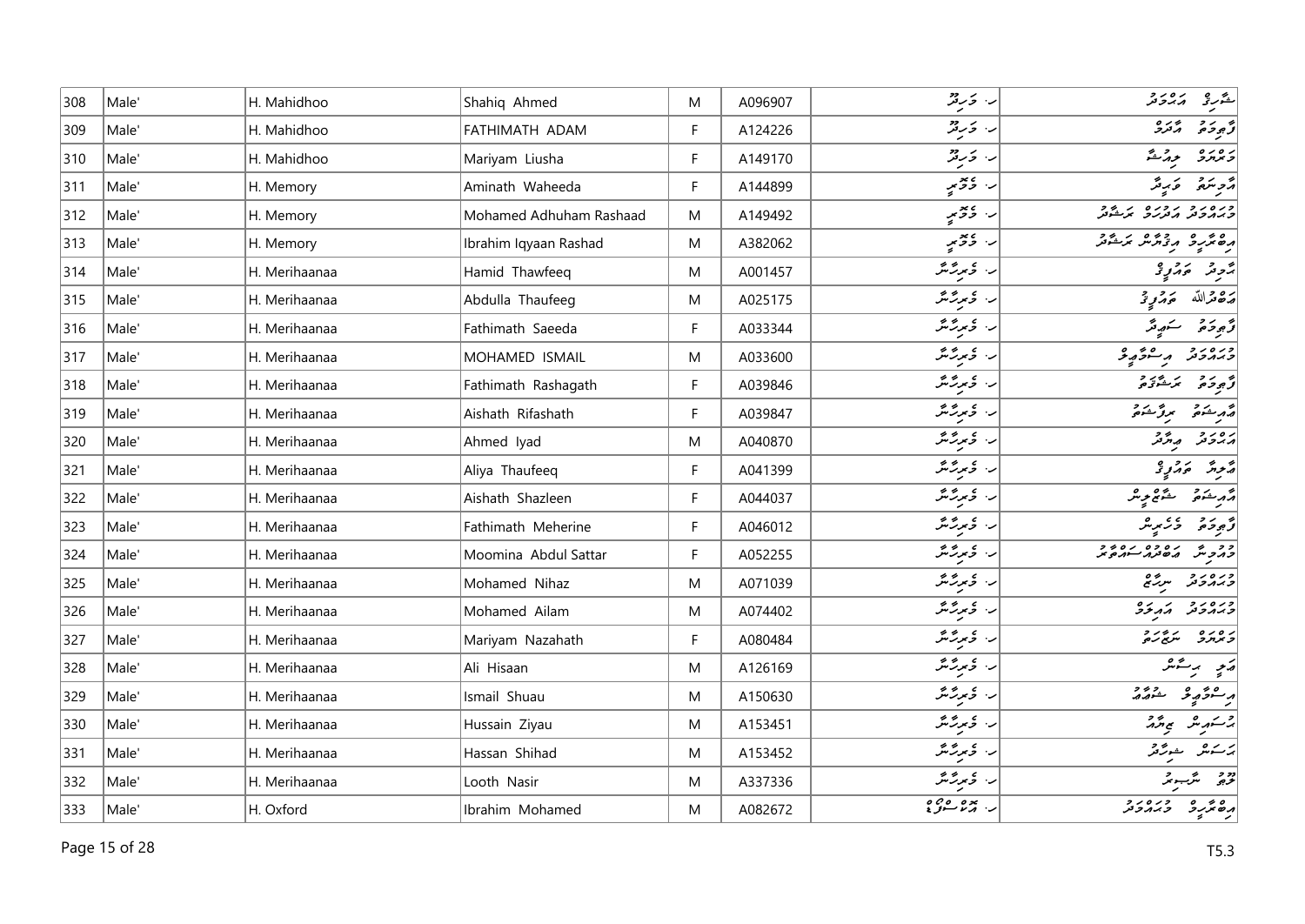| 334 | Male' | H. Pool           | Shahidha Moosa           | F         | A045503 | ر. بۇي                            | شەرىقە<br>سىمبرىقىر<br>وحرثة                         |
|-----|-------|-------------------|--------------------------|-----------|---------|-----------------------------------|------------------------------------------------------|
| 335 | Male' | H. Pool           | Fathimath Shiham         | F         | A068005 | ر. بۇي                            | ۇي <sub>م</sub> وڭ ھوڭۇ                              |
| 336 | Male' | H. Pool           | Nazra Ahmed              | F.        | A078831 | ر. بۇيى                           | ره به در در د                                        |
| 337 | Male' | H. Pool           | Mohamed Mauroof          | M         | A102862 | ر. جۇغر                           | כנסנכ נכחם<br><i>כג</i> תכת כמי <i>נד</i>            |
| 338 | Male' | H. Pool           | Nazara Hassan Maniku     | F         | A102917 | ر. بۇيى                           | لىرىم كەسكەرگەر 2                                    |
| 339 | Male' | H. Pool           | Hussain Farih            | M         | A122476 | ر. بۇيى                           | يزخر مثر ومجرح                                       |
| 340 | Male' | H. Pool           | Nazla Ahmed              | F         | A124730 | ر. بۇيى                           | ش8 شرەر دەر                                          |
| 341 | Male' | H. Pool           | Mariyam Dhahsha          | F         | A361159 | ر. بۇيى                           | ره ره ده د                                           |
| 342 | Male' | H. Raiykashimaa   | Hussain Asim             | ${\sf M}$ | A040775 | ر. بره نورد                       | برسكريش كمجسوع                                       |
| 343 | Male' | H. Raiykashimaa   | Aminath Sobahath         | F         | A098095 | ر. بره نورد                       | ر ۶ ر و<br>۱ <b>۰۰۰</b> می<br>أرمز                   |
| 344 | Male' | H. Raiykashimaa   | Ali Asim                 | M         | A127920 | ر. بره نورهٔ                      | أتمنع المرسوع                                        |
| 345 | Male' | H. Raiykashimaa   | Mohamed Azmeen           | M         | A146181 | - ئەۋرىبودى                       |                                                      |
| 346 | Male' | H. Raiykashimaa   | Mariyam Azfa Hussain     | F         | A365593 | ر. ئرە ئەرگە                      | دەرە روم جامه                                        |
| 347 | Male' | H. Raiykashimaa   | Mariyam Zaha             | F         | A372986 | ر. ئرە ئەرگە                      | رەرە رو                                              |
| 348 | Male' | H. Raiykashimaa   | Mohamed Zayan            | M         | A372987 | ر برەر بەر                        | ورەر دەر                                             |
| 349 | Male' | H. Raiykashimaaqe | Ahmed Asim               | M         | A064733 | ر بره ړیږي                        | أرەر ئەسوۋ                                           |
| 350 | Male' | H. Raiykashimaaqe | Hassan Asim              | M         | A101820 | ر، بره رسور په                    | رحمة سبة وح<br>برسەيىتە                              |
| 351 | Male' | H. Raiykashimaaqe | Aishath Sobaha           | F         | A131951 | ر. بره د بروی                     | بە ئەن<br>ر<br>دگرار شکوهی                           |
| 352 | Male' | H. Raiykashimaage | Fathmath Sobaha          | F         | A154473 | ره روپر<br>ر <i>. بره م</i> ترو د | بەھ<br>و مر د<br>تر موحر می                          |
| 353 | Male' | H. Rukumaage      | Shirmeena Abdul Kareem   | F         | A045231 | ر<br>د . مون و ی                  | ره وه رچ<br>ه کافرمزنامور<br>ے پر پ <sub>ر پ</sub> ر |
| 354 | Male' | H. Rukumaage      | Nasreena Abdul Kareem    | F         | A045513 | ر - ووه د<br>ر - مونو و           | ىر شىرىتر مەدەر بور<br>سر شىرىتر مەمرىرىر بور        |
| 355 | Male' | H. Rukumaage      | Mohamed Abdul Kareem     | M         | A047382 | ر . و و پر ی<br>ر . هرمانوی       | כנסני נסיפנית.<br>כממכת מסתיבת תכ                    |
| 356 | Male' | H. Rukumaage      | Seema Abdul Kareem Moosa | F         | A056078 | ر<br>ر.                           | سوځ ړه وه د ده د د د                                 |
| 357 | Male' | H. Rukumaage      | Ali Abdul Kareem         | M         | A059065 | د - ۶۶۶ و.<br>د - مونو و د        | ג'ב גם בסתבים                                        |
| 358 | Male' | H. Rukumaage      | Raheema Abdul Kareem     | F.        | A065808 | ر<br>ر. . برنا و ی                | ىرىرچ<br>ره وه ره<br>د ه ترو ريږو                    |
| 359 | Male' | H. Rukumaage      | Yoosuf Naseer            | M         | A068054 | د - ۶۶۶ و<br>ر۰ - مرما و ی        | دو وه<br>در سور سر سر                                |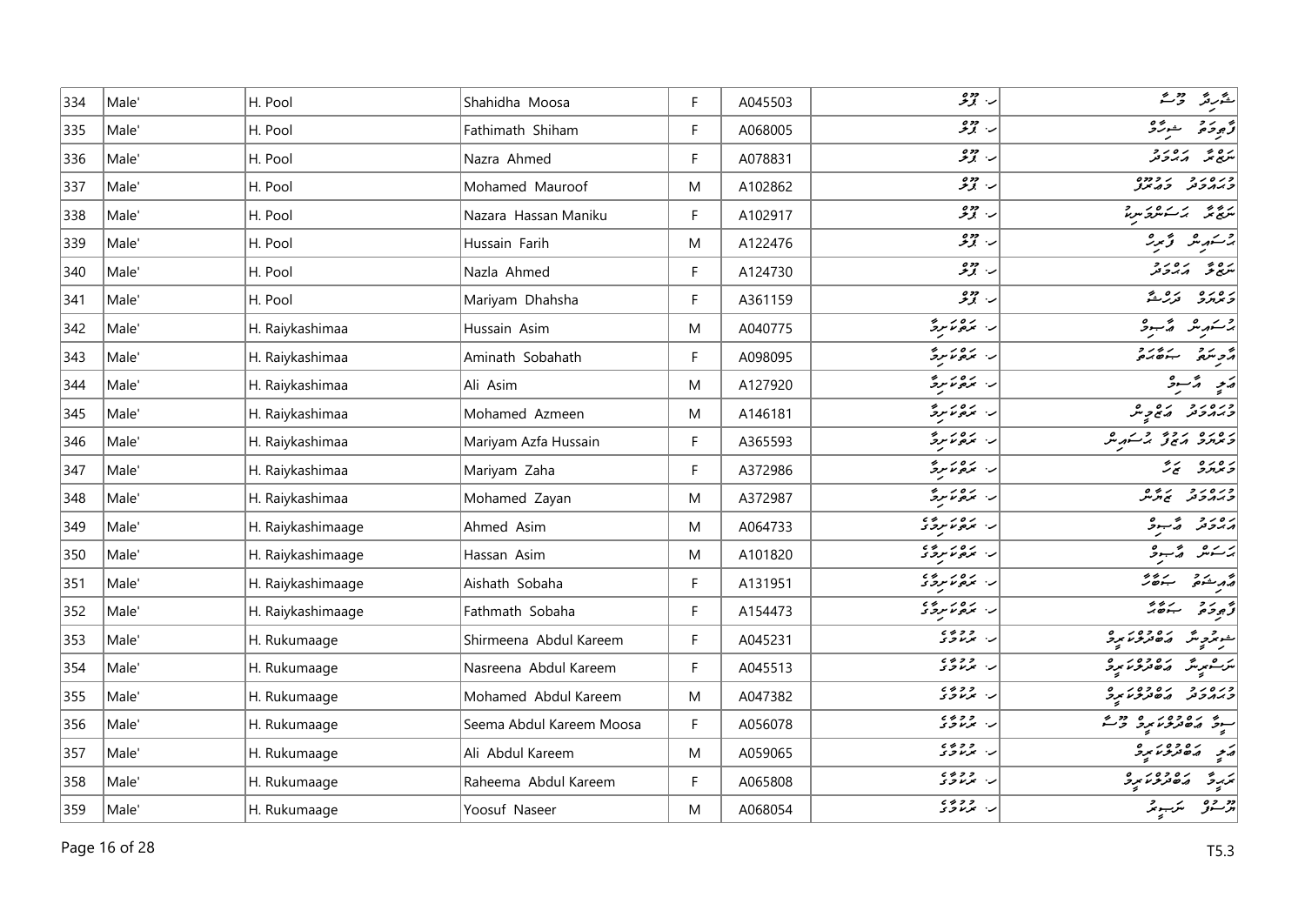| 360 | Male' | H. Rukumaage  | Abdul Gafoor              | M           | A077471 | ر . وو» ،<br>ر . بون وی      | ر ه د ه د دد د<br>پره تر پر تر بر                                       |
|-----|-------|---------------|---------------------------|-------------|---------|------------------------------|-------------------------------------------------------------------------|
| 361 | Male' | H. Rukumaage  | Mariyam Sama              | $\mathsf F$ | A079457 | ر - ووی د<br>ر - مونوک       | ر ه ر ه<br><del>و</del> بربرو<br>ے تح                                   |
| 362 | Male' | H. Rukumaage  | Fathmath Maahu            | F           | A079458 | ر به ۱۶۶۶<br>رسید مرکزی      | رصح<br>  د څوخه و                                                       |
| 363 | Male' | H. Rukumaage  | Ibrahim Shaahu            | M           | A079459 | ر<br>ر. . برنا و ی           | دەندىرو شەر                                                             |
| 364 | Male' | H. Rukumaage  | Ahmed Abdulla Adam        | M           | A081954 | ر<br>ر. . برنا و ی           | رەرو رەۋاللە ئەرە                                                       |
| 365 | Male' | H. Rukumaage  | Hassan Auzam              | M           | A152632 | ر - ۱۶۶۶<br>ر۰ مونوکو ک      | يركسكس مروره                                                            |
| 366 | Male' | H. Rukumaage  | Hussain Afsar             | M           | A152633 | ر . بروی .<br>ر . برنامری    | برسكر مركز كالمركز                                                      |
| 367 | Male' | H. Rukumaage  | Mohamed Ariz              | ${\sf M}$   | A152634 | ر . و و پر د<br>ر . مونو و ی | כממכנג הייש                                                             |
| 368 | Male' | H. Rukumaage  | Aishath Roohy             | F.          | A152635 | ر<br>د . مون و ی             | $\begin{array}{cc} & 2 & 2 & 3 \\ & 2 & 3 & 3 \\ & & 3 & 3 \end{array}$ |
| 369 | Male' | H. Rukumaage  | Abdulla Ashad             | M           | A152636 | ر<br>ر. . برنا و ی           | مَصْعَرَاللّهِ مَشْهَمَةٍ                                               |
| 370 | Male' | H. Rukumaage  | Fathimath Yanee Mohamed   | F.          | A164735 | ر . ووه د                    | تحويحو ترس وبروير                                                       |
| 371 | Male' | H. Rukumaage  | Aminath Sidhana Ali       | F           | A330795 | ر<br>د . مون و ی             | ومحرجتهم سوقر متمر وكمعي                                                |
| 372 | Male' | H. Rukumaage  | Mohamed Sadhin Ali        | M           | A330797 | ر . و و پر د<br>ر . مونو و ی | وره رو شهره کرد                                                         |
| 373 | Male' | H. Rukumaage  | Mariyam Yasnee Mohamed    | F           | A342477 | ر - ۱۶۶۶<br>ر۰ مونوکو ک      | נפנס נפת כנסנד                                                          |
| 374 | Male' | H. Sabaya     | Hassan Zahir              | M           | A033544 | ر. سەھەر                     | <br>  يرسكوش التجاريخر                                                  |
| 375 | Male' | H. Sabaya     | Mohamed Raif              | M           | A138777 | ر. سەھەر                     | ورەر ئەر                                                                |
| 376 | Male' | H. Sabaya     | Aishath Rifgaa            | $\mathsf F$ | A356870 | ر. سەھەر                     | أقهر مشكوم المحرورة                                                     |
| 377 | Male' | H. Shady Mead | RAZIYYA MOOSA             | F           | A041958 | ر. ڪوري                      | ىر ئىسىمە ئەسىر<br>ئى                                                   |
| 378 | Male' | H. Shady Mead | Fathimath Fazeela         | $\mathsf F$ | A065628 |                              | وٌمِ وَءٌ وَيَ وَ                                                       |
| 379 | Male' | H. Shady Mead | Aishath Azlifa            | F           | A104436 | ر. ڪوري                      | وكرمشكم وكالحرقر                                                        |
| 380 | Male' | H. Shady Mead | Mohamed Fazeel Rasheed    | M           | A105648 | ر. ڪوري                      | ورەرو ژىنوۋ برېمون                                                      |
| 381 | Male' | H. Shady Mead | Aminath Fazuleena Rasheed | $\mathsf F$ | A107037 | ر. ڪوري                      | أدوسم ووالمعالم المسافر                                                 |
| 382 | Male' | H. Shady Mead | Hawwa Farasha Rasheed     | F           | A107038 | ر. ڪوي وي                    | رەم رىمىش كەشون                                                         |
| 383 | Male' | H. Shady Mead | AHMED ASHRAF RASHEED      | M           | A141936 | ر. ڪوي و                     | رەر د رەرە كەندىگە                                                      |
| 384 | Male' | H. Shady Mead | Shausha Rasheed           | F           | A303766 | ر. ڪ <sub>و</sub> چ چ        | شوره می شودگر<br>شوره می می                                             |
| 385 | Male' | H. Shady Mead | Hussain Shaafiu Rasheed   | M           | A303776 | ر. ڪوري                      | ر<br>رئاس سەر سىگەر ئىگە ئىككىسىدىكى                                    |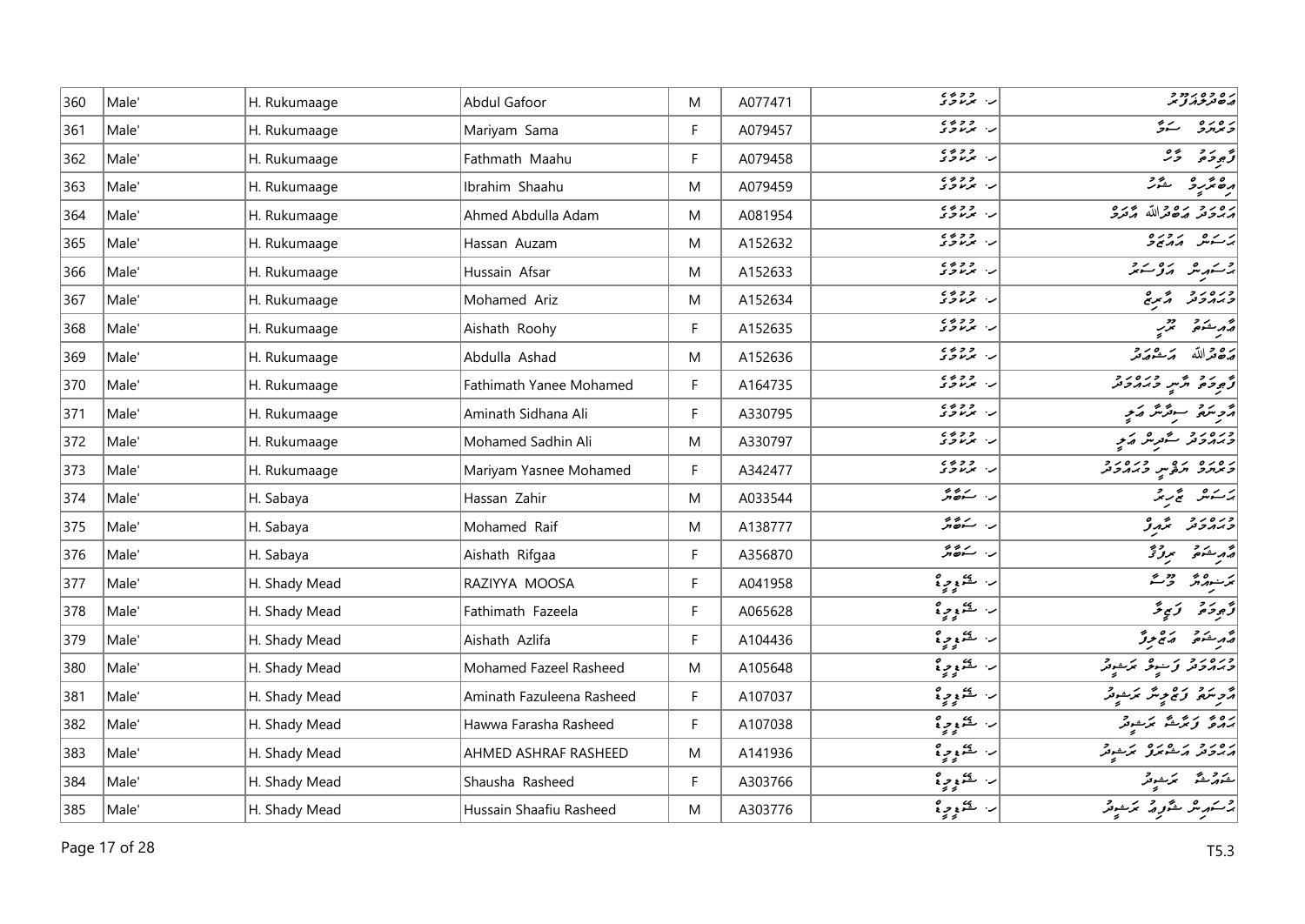| 386 | Male' | H. Shady Mead     | Hasan Shafee Rasheed     | M           | A303785 | ل کئی پی                                 | يركبش كالمي المركبولر                        |
|-----|-------|-------------------|--------------------------|-------------|---------|------------------------------------------|----------------------------------------------|
| 387 | Male' | H. Side Hedge     | Mohamed Shiham           | M           | A011618 | ر. سەر دە دە                             | ورەرو شوگرى                                  |
| 388 | Male' | H. Side Hedge     | Ahmed Shamoon            | M           | A074669 | ر. سکه په په چې                          | رەرد رەددە<br>مەردىر شەرمەس                  |
| 389 | Male' | H. Side Hedge     | Aishath Shumana          | F           | A074727 | ر، ستهره ۲۵ م                            | مەر ئىسكى ئىشرى ئىس                          |
| 390 | Male' | H. Side Hedge     | Shainy Mohamed Shiham    | F           | A166145 | ر، ستهره ۲۵ ه                            | أشهر وبرود و ده                              |
| 391 | Male' | H. Side Hedge     | Fathmath Shana Mohamed   | F.          | A330007 | ر، ستهره مره                             | و دو ځمک وره دو                              |
| 392 | Male' | H. Side Hedge     | Aminath Shina Mohamed    | F           | A330008 | ر، ستهره مرقع                            | أثرم يتمر في المستحدة المستخدم               |
| 393 | Male' | H. Side Hedge     | Mariyam Shany Mohamed    | F           | A356806 | ر، ستهره مرقع                            | و ورو ځمنې وبره د و                          |
| 394 | Male' | H. Siree          | Fathimath Maharath Usman | F.          | A070169 | ر، سوبر<br>رء                            | و د د دور دووه                               |
| 395 | Male' | H. Siree          | Shareefa Ahmed           | F           | A141850 | ر، سوبر<br>رء                            | شەيرۇ كەبروتر                                |
| 396 | Male' | H. Sons Residence | Aishath Rabia            | F           | A079942 | ر. سكوره محرسوه مركز                     | أمام يشمع متوجد                              |
| 397 | Male' | H. Sons Residence | Fathimath Shuzana        | F           | A149413 | ر. ڪيرڪ پرڪي پرڪ                         | قرم و دقيقه شور شور شر                       |
| 398 | Male' | H. Sufaaraa       | Ahmed Siyah              | M           | A024549 | ر. سۇرگە                                 | أرور والمستركر                               |
| 399 | Male' | H. Sufaaraa       | MARIYAM SHAFFA IBRAHIM   | F           | A024565 | ر، سۇۋىتۇ                                | גם גם הגם השיקים                             |
| 400 | Male' | H. Sufaaraa       | Mohamed Sayyah Ibrahim   | M           | A102064 | ر، سۇرىمە                                | כנסגב גם 20 ס 20 כל 20<br>כממכת המאימי מסתיב |
| 401 | Male' | H. Sufaaraa       | Adam Shafy Ibrahim       | M           | A102065 | ر. سۇتۇتتۇ                               | أرترو عدًا وهندرو                            |
| 402 | Male' | H. Sufaaraa       | FATHIMATH SHAMMA IBRAHIM | F.          | A125026 | ر. سۇرگە                                 | توجوجتم خورة وكالجردة                        |
| 403 | Male' | H. Summer Hill    | Hussain Mohamed          | M           | A057285 | ر. سەرىمىرىۋ                             | ج شهر شده و در و د                           |
| 404 | Male' | H. Summer Hill    | Hafeeza Mohamed          | F           | A075922 | ر. سَوَمِربِوْ                           | پَروٍ پُورورو                                |
| 405 | Male' | H. Summer Hill    | Hassan Mohamed           | M           | A076788 | ر، سەۋىرىرى                              | يركسش وبره برو                               |
| 406 | Male' | H. Summer Hill    | Fathimath Nusfa          | $\mathsf F$ | A113780 | ر. سەرىرىدىر                             | أوجوخهم الترسوش                              |
| 407 | Male' | H. Summer Hill    | Hailam Mohamed           | M           | A130603 | ر. سەۋىرىرى                              | و ره ر و<br>تر <i>پر</i> وتر<br>برَمرتر      |
| 408 | Male' | H. Summer Hill    | Aishath Mohamed          | F           | A130641 | ر. سەرىرىدىر                             | و ره ر د<br>ر <i>د د</i> گر<br>لقرمر ينسؤهمو |
| 409 | Male' | H. Summer Hill    | Aminath Nasfa            | F           | A130650 | ر، سەۋىرىدى                              | ۇ ئەسىرە ئىر ئىسىر                           |
| 410 | Male' | H. Unigasdhoshuge | Hussain Nimal            | M           | A053398 | ر. ه مریک هیوو ،<br>ر. ه مریک هنرس       | 2 سكر مثل البردمجمو                          |
| 411 | Male' | H. Unigasdhoshuge | Fathimath Vimala         | F           | A053400 | ر. ه سر که صوبر و م<br>ر. ه سرکا سوفرمرد | أزجوخهم وقرقر                                |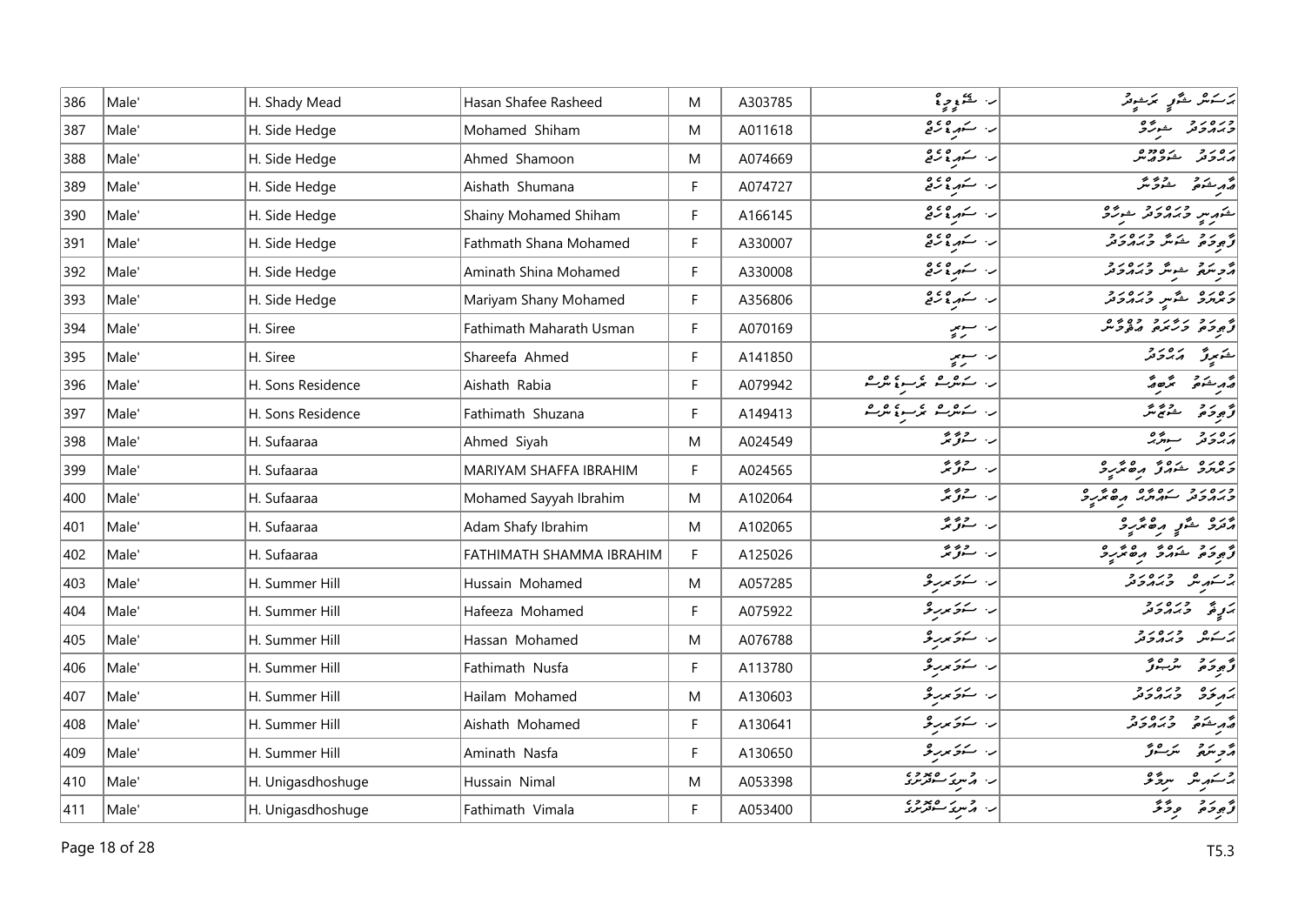| 412 | Male' | H. Unigasdhoshuge | Ahmed Nimal              | M  | A056497 | ر . هم سر ۲۵ و و c<br>ر . هم سر ک               | رەر دەر<br>גىروتر سر <i>ۇ</i> نو                |
|-----|-------|-------------------|--------------------------|----|---------|-------------------------------------------------|-------------------------------------------------|
| 413 | Male' | H. Unigasdhoshuge | Aishath Nuha Hameed      | F  | A342292 | ر. ه سر ۲۵ وی.<br>ر. ه سر سوتر دی               | مەم شەھ سرگ كەچ قر                              |
| 414 | Male' | H. Unigasdhoshuge | Aminath Hana Ahmed       | F  | A345338 | ر. هم سر نه هیو و بر<br>ر. هم سر نه مستور سر نه | و از در در از در در در در این در این کنده کرد.  |
| 415 | Male' | H. Unigasdhoshuge | Mohamed Anam Ahmed       | M  | A345339 | ر د سری کشور د ه<br>د  د سری کشور در            | כנסני גם מיניי<br>בגמבת היינב הגבת              |
| 416 | Male' | H. Unihiya        | Mohamed Adam Manik       | M  | A001375 | ر، مەسرىيەتر                                    | כנסנכ שנסנים<br>כגתכת התככתית                   |
| 417 | Male' | H. Unihiya        | Ahmed Sabah              | M  | A001674 | ر. م <sup>و</sup> سربەد                         | ره رو بروه<br>پرېدونو ب                         |
| 418 | Male' | H. Unihiya        | Ali Rasheed              | M  | A071389 | ر، مەسرىبەدىگە                                  | أركمني المركب وتر                               |
| 419 | Male' | H. Unihiya        | Aishath Sobeeha          | F  | A080948 | ر، مەسرىيەدىگە                                  | أقرم شكوم المجمومة                              |
| 420 | Male' | H. Unihiya        | Mariyam Maldha Sobah     | F. | A350975 | ر به مرسر پژ                                    | رەرە رەپ رەپ<br><i>כ</i> ىر <i>ەرى و</i> ۈش بەھ |
| 421 | Male' | H. Unihiya        | Mohamed Maiz Sobah       | M  | A350977 | ر، ويسوريژ<br>مرد                               |                                                 |
| 422 | Male' | H. Unihiya        | Mohamed Mibsam Sobah     | M  | A350978 | ر. مەسرىيەد                                     |                                                 |
| 423 | Male' | H. Unikuri        | Ali Manik                | M  | A027760 | ر به مه تررتمبر                                 | أوسمج وسرير                                     |
| 424 | Male' | H. Veesunge       | Hussain Shareef          | M  | A000351 | ر. په سکه پر                                    | چرىسىم ھەمبەر                                   |
| 425 | Male' | H. Veesunge       | Sheereen Mohamed         | F  | A000638 | ر. وپەسىرى                                      | شومره وره دو                                    |
| 426 | Male' | H. Veesunge       | Fathimath Nakhma Shareef | F  | A002199 | ر. پېرىشمۇ                                      | وتجوخا مردة خبرو                                |
| 427 | Male' | H. Veesunge       | Shazna Mohamed           | F  | A024264 | ر. ويەشرى                                       | أشويخ تركرون                                    |
| 428 | Male' | H. Veesunge       | Ibrahim Shareef          | M  | A035853 | ر. پرسکوری                                      | رەنزىر شىر                                      |
| 429 | Male' | H. Veesunge       | Shifaza Mohamed          | F  | A049694 | ر. پرسکوری                                      | شونخ وره دو<br>شونخ وبروفر                      |
| 430 | Male' | H. Veesunge       | Shirmeen Mohamed         | F  | A066297 | ار. <sub>عب</sub> ه شده چ                       | شوپر <sub>و</sub> به 1075<br>مشوپرو بل 1755     |
| 431 | Male' | H. Veesunge       | Aishath Fizleen          | F  | A066298 | ار. وپەنگەند                                    | وكرمشكم ويشويثر                                 |
| 432 | Male' | H. Veesunge       | Ahmed Azmeel Bin Adam    | M  | A066299 | ر. وپەسىرى                                      |                                                 |
| 433 | Male' | H. Veesunge       | RILWAN SHAREEF           | M  | A066300 | ر. مەسكەنگە                                     | ىرىشۇش خەيرۇ                                    |
| 434 | Male' | H. Veesunge       | Mohamed Shaneez          | M  | A068596 | ر. مەسكەنلىكە                                   | ورەرو شەرچ                                      |
| 435 | Male' | H. Veesunge       | Ahmed Afrah              | M  | A068597 | ر. پرسکوری                                      | גם גם גם בים<br>הגבה הציגג                      |
| 436 | Male' | H. Veesunge       | Nahula Shareef           | F. | A069841 | ر. ۔ چکسی                                       | يَرْرُكُمْ - شَمَعِرُوْ                         |
| 437 | Male' | H. Veesunge       | Ahmed Shareef            | M  | A070070 | ار. <sub>مو</sub> ست <i>مبری</i>                | رەر د شەيرو                                     |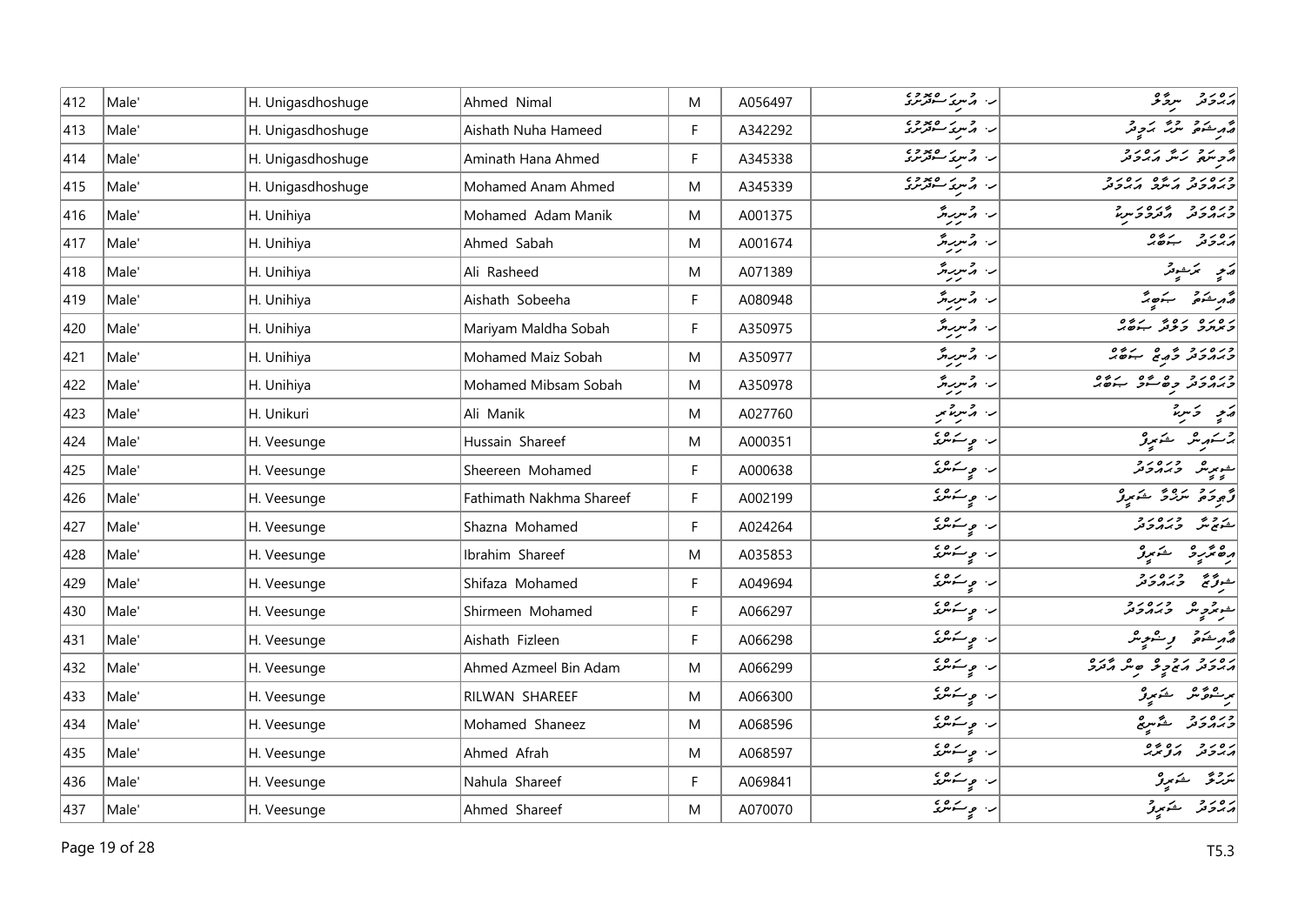| 438 | Male' | H. Veesunge | Seema Mohamed                           | F           | A072852 | ر. په سومبرگا                                  | در در در د<br>  در در در در                                          |
|-----|-------|-------------|-----------------------------------------|-------------|---------|------------------------------------------------|----------------------------------------------------------------------|
| 439 | Male' | H. Veesunge | Aminath Nareema                         | F           | A079677 | ر. په سکوه ی                                   | أأروبتهم التزمريح                                                    |
| 440 | Male' | H. Veesunge | Sahula Shareef                          | F           | A105001 | ر. <sub>مو</sub> سەھدى                         | سروي الشميرو                                                         |
| 441 | Male' | H. Veesunge | Nazima Abdul Rahman                     | F           | A119608 | ر. په سکوه ی                                   | ر ده ده ده ده و د مختلف بازد.<br>سر <sub>ن</sub> جو د کاهه مربرد ش   |
| 442 | Male' | H. Veesunge | Aminath Neela Shareef                   | F           | A119685 | ر. موسنقد                                      | مەدىكە ئېرىگە ئىكرى                                                  |
| 443 | Male' | H. Veesunge | Mohamed Naif                            | M           | A119701 | ر. په په کنگه ک                                | ورەر د شمرتى                                                         |
| 444 | Male' | H. Veesunge | Mizla Shareef                           | $\mathsf F$ | A120068 | ر. په پیکسی                                    | ديجۇ شىرو                                                            |
| 445 | Male' | H. Veesunge | Mailuck Niyaz                           | M           | A161255 | ر. په پسکه شرکه                                | كركر ويحمد المسترجم                                                  |
| 446 | Male' | H. Veesunge | Zaiba Zubair                            | $\mathsf F$ | A221325 | ر. موسكىنىڭ                                    |                                                                      |
| 447 | Male' | H. Veesunge | Mohamed Aseel Hussain                   | ${\sf M}$   | A361582 | ر. وپەنگەنگە                                   | ورەرو كەب ئەسكەر                                                     |
| 448 | Male' | H. Veesunge | Aishath Ayana Binth Hussain Bin<br>Adam | F           | A361586 | $\left  \cdot, \cdot \right\rangle$ ار، موسستر | ם ייעד ג' או ייער פייט ומיטב<br>ەيرىتر<br>  پژ <sub>مر شوی</sub><br> |
| 449 | Male' | H. Veesunge | Mariyam Rishma                          | $\mathsf F$ | A388563 | ر. ۔ جگوری                                     | رەرە برشۇ                                                            |
| 450 | Male' | H. Veheli   | Ahmed Shamoon                           | M           | A023415 | ر کارگو                                        | بر 2 د و.<br>م <i>ر</i> کرونر<br>شە ە دو ە                           |
| 451 | Male' | H. Veheli   | Surayya Adam                            | $\mathsf F$ | A033519 | ر. ءُرُمِ                                      | ج بره بر<br>څو برمرمر<br>پور ہ<br>مرکز                               |
| 452 | Male' | H. Veheli   | Ali Hilmy                               | M           | A043075 | ر. ءُرُوِ                                      | أەيج برقرم                                                           |
| 453 | Male' | H. Veheli   | Ahmed Shaig                             | M           | A046247 | ر، ءُرُمِ                                      | رەرد ش <sup>ې</sup> رد                                               |
| 454 | Male' | H. Veheli   | Fathmath Shabeena                       | F           | A047065 | ر، ءُرُمِ                                      | أزجر حرم فكمنا والمحمد                                               |
| 455 | Male' | H. Veheli   | Moomina Abdul Raheem                    | $\mathsf F$ | A047123 | ر. ءُرُمِ                                      |                                                                      |
| 456 | Male' | H. Veheli   | Mariyam Shaiga                          | $\mathsf F$ | A047147 | ر، ءَڙمِ                                       | دەرە شەرق                                                            |
| 457 | Male' | H. Veheli   | Mohamed Hameed                          | M           | A060314 | ر. ءُرُوِ                                      | ورورو برور                                                           |
| 458 | Male' | H. Veheli   | Mariyam Mirfath                         | F           | A079362 | ر. ءُمَو                                       | د ه د ه د د و د و                                                    |
| 459 | Male' | H. Veheli   | Hassan Uswathullah                      | ${\sf M}$   | A123928 | ر. ءَرْدِ                                      | بزسده برحيحه والله                                                   |
| 460 | Male' | H. Veheli   | Zulfa Ibrahim                           | F           | A141882 | ر. ءُرُوِ                                      | ج څرنه د هغه ده                                                      |
| 461 | Male' | H. Veheli   | Ibrahim Mathiu                          | M           | A154720 | ر. ءُمَعِ                                      |                                                                      |
| 462 | Male' | H. Veheli   | Imleedhu Ali Hilmy                      | ${\sf M}$   | A391049 | ر په عرمو                                      | رووية كمو برود                                                       |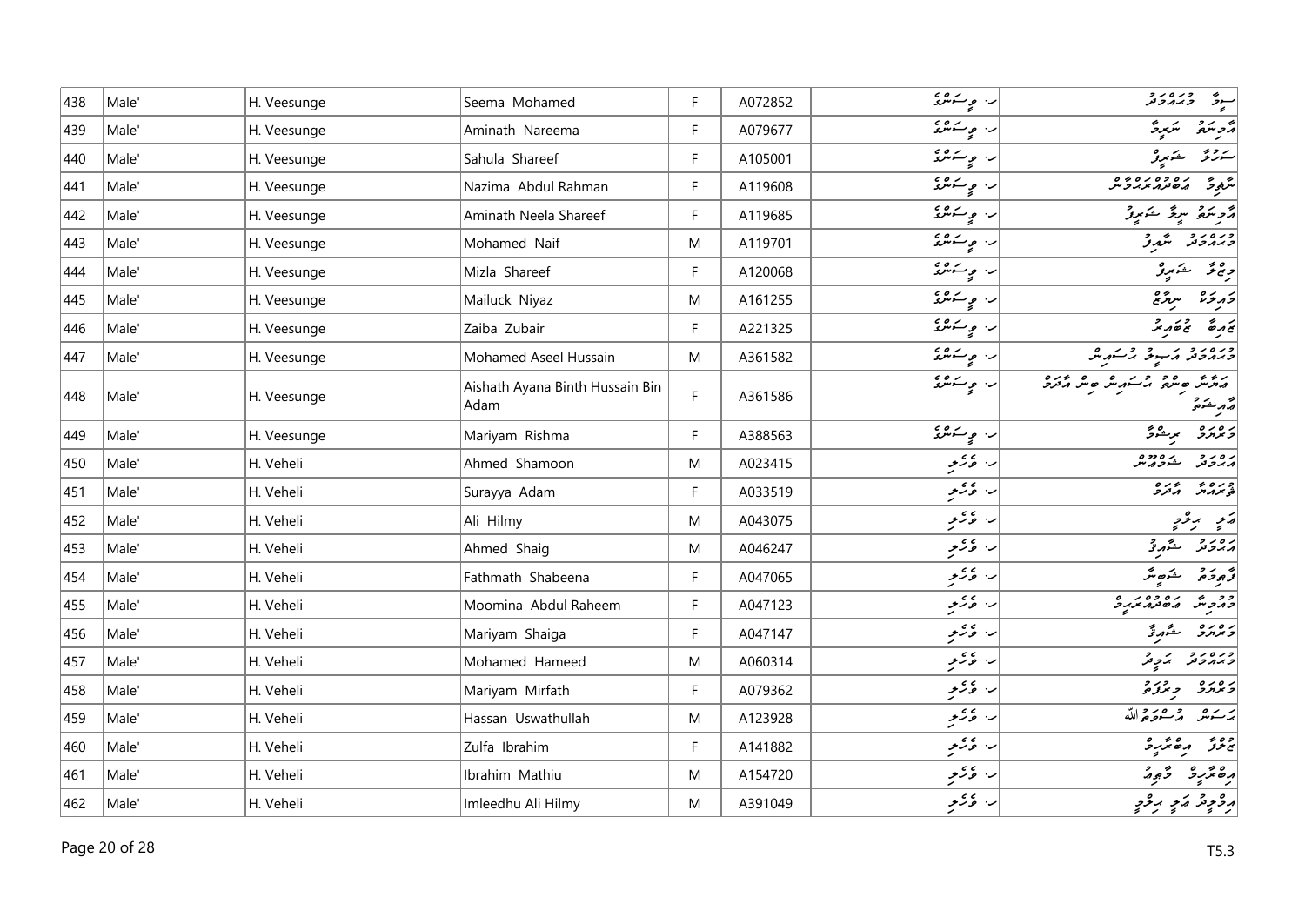| $ 463\rangle$ | Male' | H. Waver | Moosa Gasim           | M | A012170 | ر. به پر  | احز شه ځو ته دی کل                        |
|---------------|-------|----------|-----------------------|---|---------|-----------|-------------------------------------------|
| 464           | Male' | H. Waver | Hussain Asif          | M | A065418 | ر بھی مر  | پرستهریش ویکسهوش                          |
| 465           | Male' | H. Waver | Fathimath Shifa Moosa |   | A065419 | ر. بیمویر | أَوْجِ وَجَمْ فَوْ وَيْتَ فَيْ الْمَدِينَ |
| 466           | Male' | H. Waver | Asiyath Lahfa         |   | A139052 | ر. بیم پر | أثر سنترهى المرواة                        |
| 467           | Male' | H. Waver | khadheeja Rishfa      |   | A372813 | ر بھی مر  | زَمَرِيحٌ مَرَشُوَّرٌ                     |
| 468           | Male' | H. Waver | Mariyam Aifa          |   | A403250 | ر بھی مر  | ئە ئەرە<br>ىردى                           |
| 469           | Male' | H. Zoom  | Ahmed Aiham Ziyad     | M | A074438 | ر به جو و | ג סייך ג גם בית                           |
| 470           | Male' | H. Zoom  | Aminath Rasheedha     |   | A074558 | ر به جو و | أأرد سكافه المرتبونكر                     |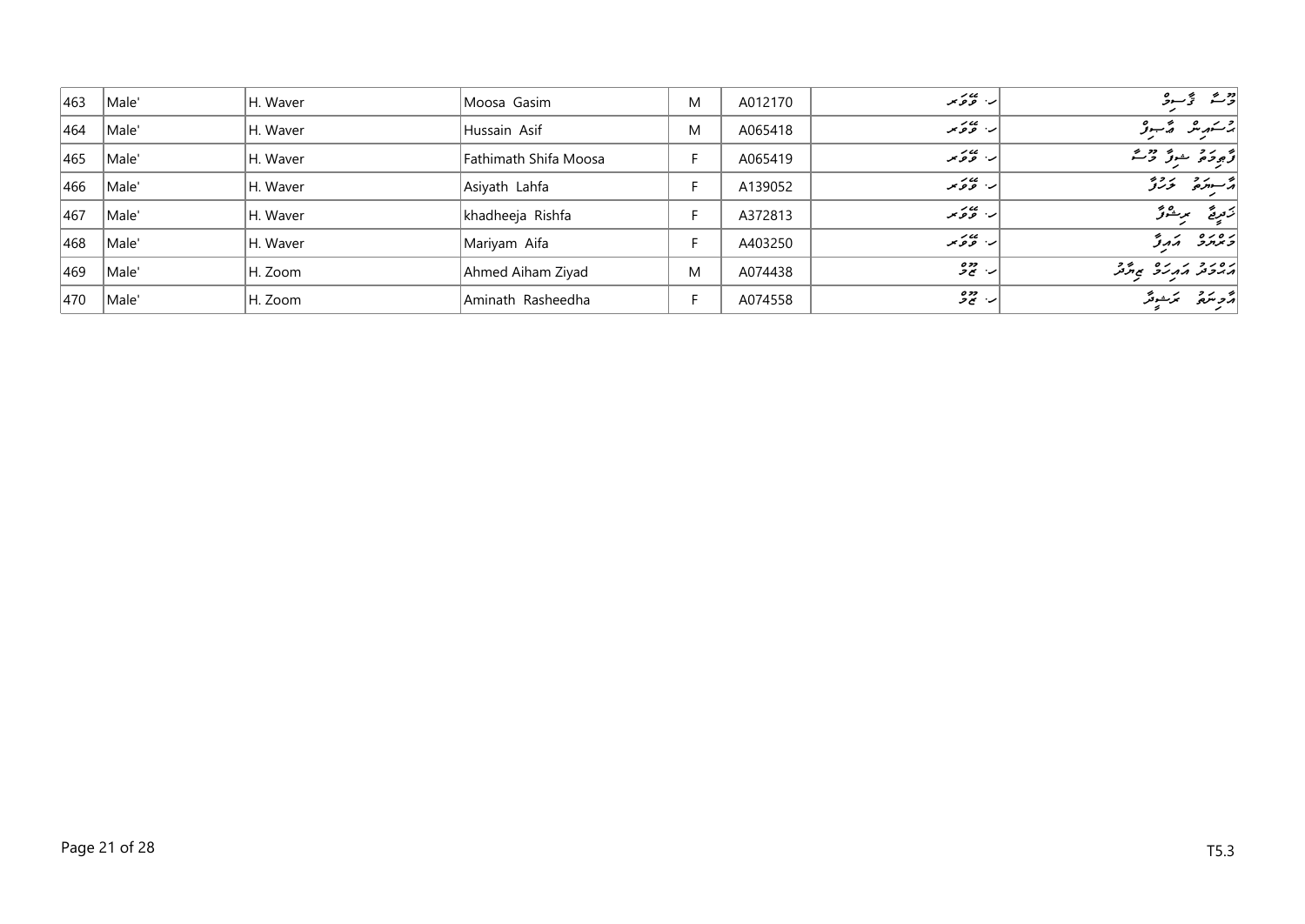## *w7qAn8m? sCw7mRo>u; wEw7mRw;sBo<*

| ' مرمر | 'يئرىثر: |
|--------|----------|
|        |          |
|        |          |
|        |          |

## *w7q9r@w7m> sCw7qHtFoFw7s; mAm=q7 w7qHtFoFw7s;*

| ىر تە | $\mathcal{O} \times$<br>$\sim$ | $\sim$<br>. . | لترنثر |
|-------|--------------------------------|---------------|--------|
|       |                                |               |        |
|       |                                |               |        |
|       |                                |               |        |

| يره | $^{\circ}$ | $\frac{2}{n}$ | $^{\circ}$<br>سرسر. |
|-----|------------|---------------|---------------------|
|     |            |               |                     |
|     |            |               |                     |
|     |            |               |                     |

| ' ئىرتىر: | سر سر |  |
|-----------|-------|--|
|           |       |  |
|           |       |  |
|           |       |  |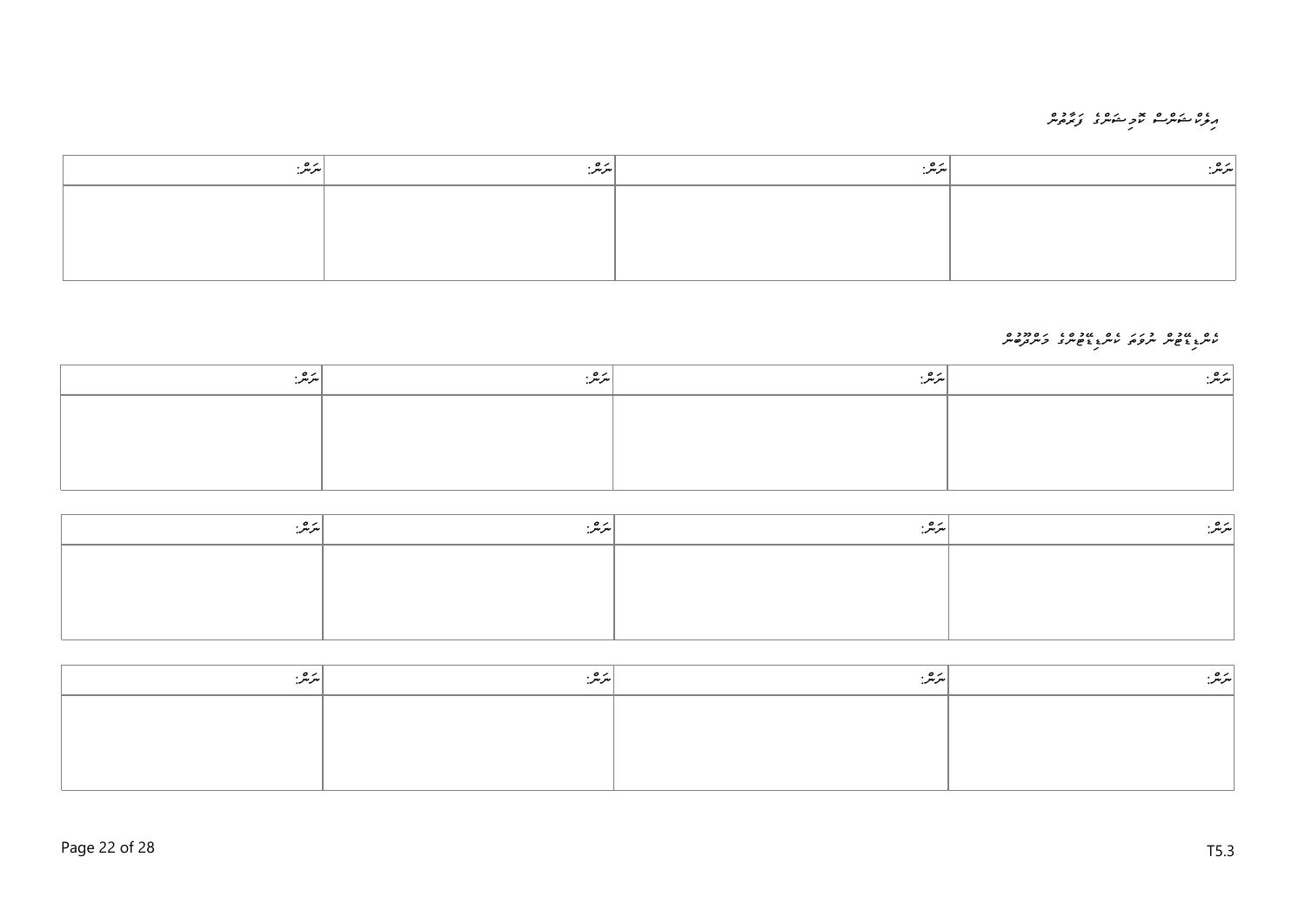| يزهر | $^{\circ}$ | ىئرىتر: |  |
|------|------------|---------|--|
|      |            |         |  |
|      |            |         |  |
|      |            |         |  |

| <sup>.</sup> سرسر. |  |
|--------------------|--|
|                    |  |
|                    |  |
|                    |  |

| ىئرىتر. | $\sim$ | ا بر هه. | لىرىش |
|---------|--------|----------|-------|
|         |        |          |       |
|         |        |          |       |
|         |        |          |       |

| 。<br>مرس. | $\overline{\phantom{a}}$<br>مر مىر | يتريثر |
|-----------|------------------------------------|--------|
|           |                                    |        |
|           |                                    |        |
|           |                                    |        |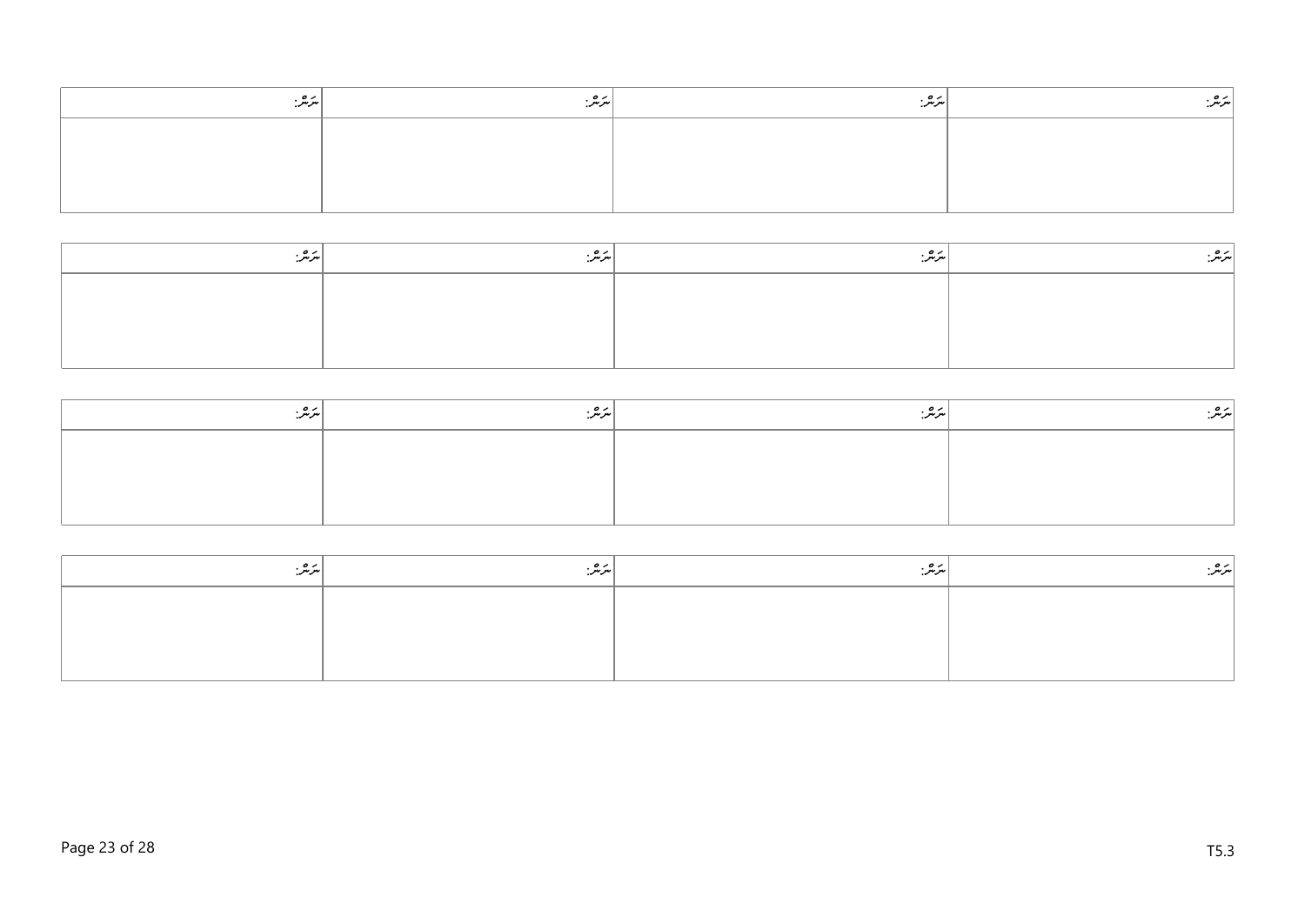| ير هو . | $\overline{\phantom{a}}$ | يرمر | اير هنه. |
|---------|--------------------------|------|----------|
|         |                          |      |          |
|         |                          |      |          |
|         |                          |      |          |

| ىر تىر: | $\circ$ $\sim$<br>" سرسر . | يبرحه | o . |
|---------|----------------------------|-------|-----|
|         |                            |       |     |
|         |                            |       |     |
|         |                            |       |     |

| ابترىثر: | $\sim$<br>. . |  |
|----------|---------------|--|
|          |               |  |
|          |               |  |
|          |               |  |

|  | . ه |
|--|-----|
|  |     |
|  |     |
|  |     |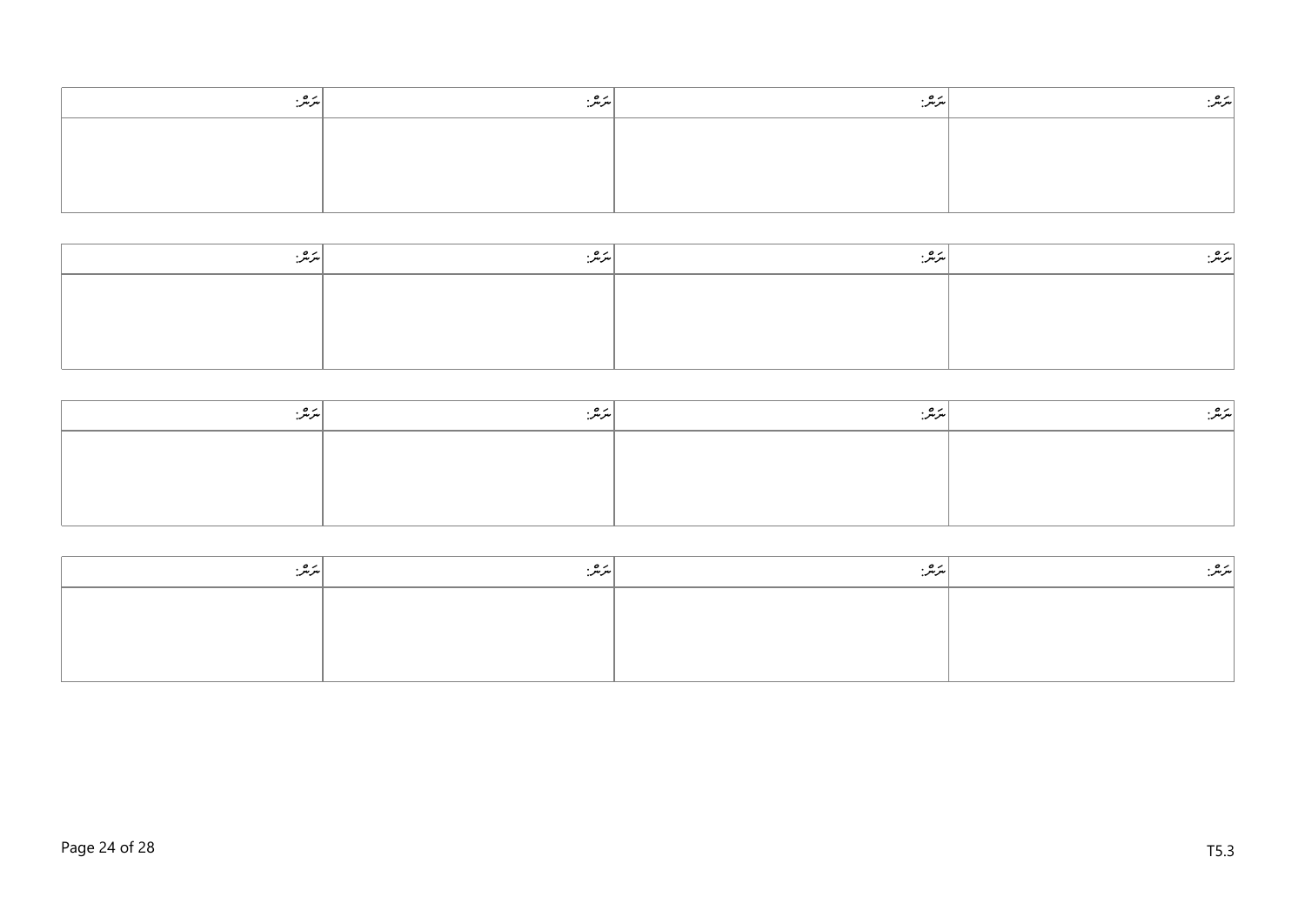| ير هو . | $\overline{\phantom{a}}$ | يرمر | اير هنه. |
|---------|--------------------------|------|----------|
|         |                          |      |          |
|         |                          |      |          |
|         |                          |      |          |

| ىر تىر: | $\circ$ $\sim$<br>" سرسر . | يبرحه | o . |
|---------|----------------------------|-------|-----|
|         |                            |       |     |
|         |                            |       |     |
|         |                            |       |     |

| انترنثر: | ر ه |  |
|----------|-----|--|
|          |     |  |
|          |     |  |
|          |     |  |

|  | . ه |
|--|-----|
|  |     |
|  |     |
|  |     |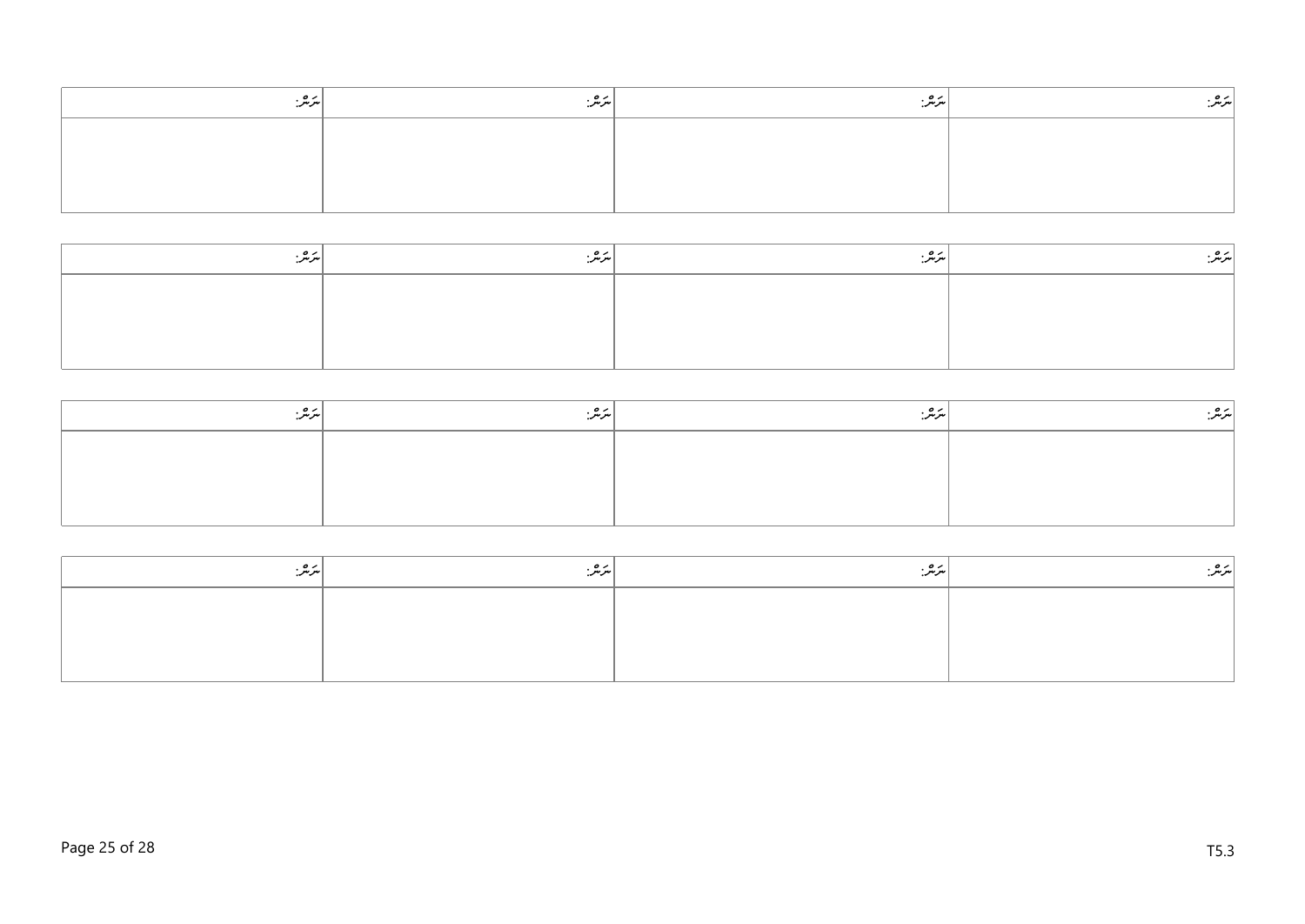| $\cdot$ | ο. | $\frac{\circ}{\cdot}$ | $\sim$<br>سرسر |
|---------|----|-----------------------|----------------|
|         |    |                       |                |
|         |    |                       |                |
|         |    |                       |                |

| يريثن | ' سرسر . |  |
|-------|----------|--|
|       |          |  |
|       |          |  |
|       |          |  |

| بر ه | 。 | $\sim$<br>َ سومس |  |
|------|---|------------------|--|
|      |   |                  |  |
|      |   |                  |  |
|      |   |                  |  |

| 。<br>. س | ىرىىر |  |
|----------|-------|--|
|          |       |  |
|          |       |  |
|          |       |  |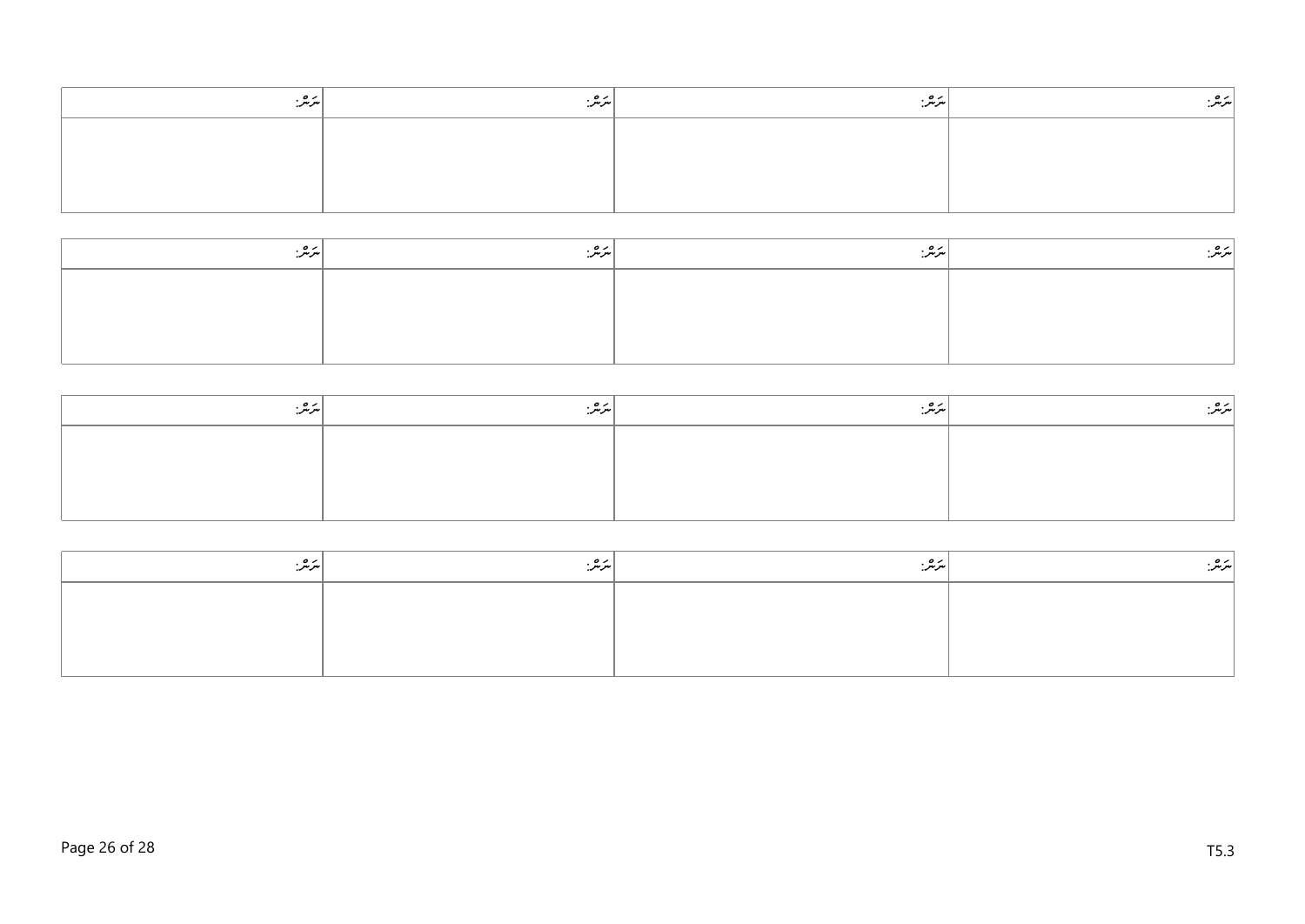| ير هو . | $\overline{\phantom{a}}$ | يرمر | لتزمثن |
|---------|--------------------------|------|--------|
|         |                          |      |        |
|         |                          |      |        |
|         |                          |      |        |

| ئىرتىر: | $\sim$<br>ا سرسر . | يئرمثر | o . |
|---------|--------------------|--------|-----|
|         |                    |        |     |
|         |                    |        |     |
|         |                    |        |     |

| انترنثر: | ر ه |  |
|----------|-----|--|
|          |     |  |
|          |     |  |
|          |     |  |

|  | . ه |
|--|-----|
|  |     |
|  |     |
|  |     |